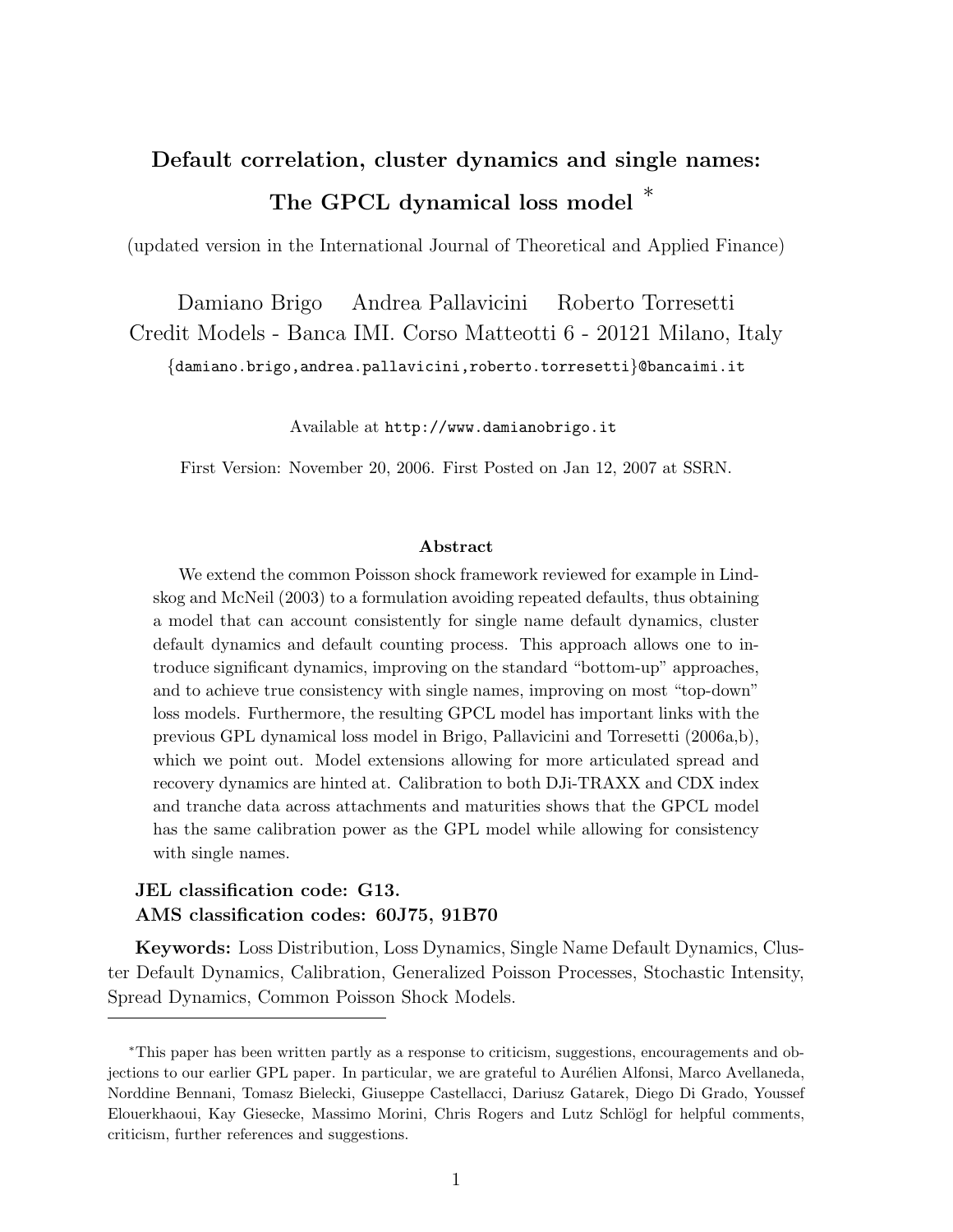# Contents

| 1        | Introduction                                                                                   | $\boldsymbol{3}$ |
|----------|------------------------------------------------------------------------------------------------|------------------|
| $\bf{2}$ | Modeling framework and the Common Poisson Shock approach                                       | 6                |
|          | 2.1                                                                                            | 6                |
|          | 2.2                                                                                            | $\overline{7}$   |
|          | Equivalent formulation as compound Poisson process<br>2.3                                      | $8\,$            |
|          | 2.4                                                                                            | 9                |
| 3        | Avoiding repeated defaults                                                                     | 9                |
|          | Default-counting adjustment: GPL model (strategy $0$ ) $\ldots$<br>$3.1\,$                     | 10               |
|          | 3.2                                                                                            | 11               |
|          | GPCL model: Cluster-adjusted approach (strategy 2) $\ldots \ldots \ldots \ldots$<br>$\!.3$     | 13               |
|          | 3.4                                                                                            | 16               |
| 4        | Beyond GPL: The GPCL model calibration                                                         | 18               |
|          | 4.1                                                                                            | 18               |
|          | 4.2                                                                                            | $20\,$           |
|          | 4.3                                                                                            | 21               |
| 5        | <b>Model Extensions</b>                                                                        | 23               |
|          | 5.1                                                                                            | 23               |
|          | 5.2                                                                                            | 23               |
|          | Spread dynamics through CIR intensity $\dots \dots \dots \dots \dots \dots \dots \dots$<br>5.3 | 24               |
|          | 5.4                                                                                            | 24               |
|          | 5.5                                                                                            | 24               |
|          | Recovery dynamics through Deterministic mapping<br>5.6                                         | 25               |
|          | 5.7                                                                                            | 26               |
| 6        | Conclusions                                                                                    | 27               |
|          | A Market quotes                                                                                | 30               |
|          | A.1                                                                                            | 30               |
|          | A.2                                                                                            | 31               |
| В        | Tables: Calibration Inputs and Outputs                                                         | 32               |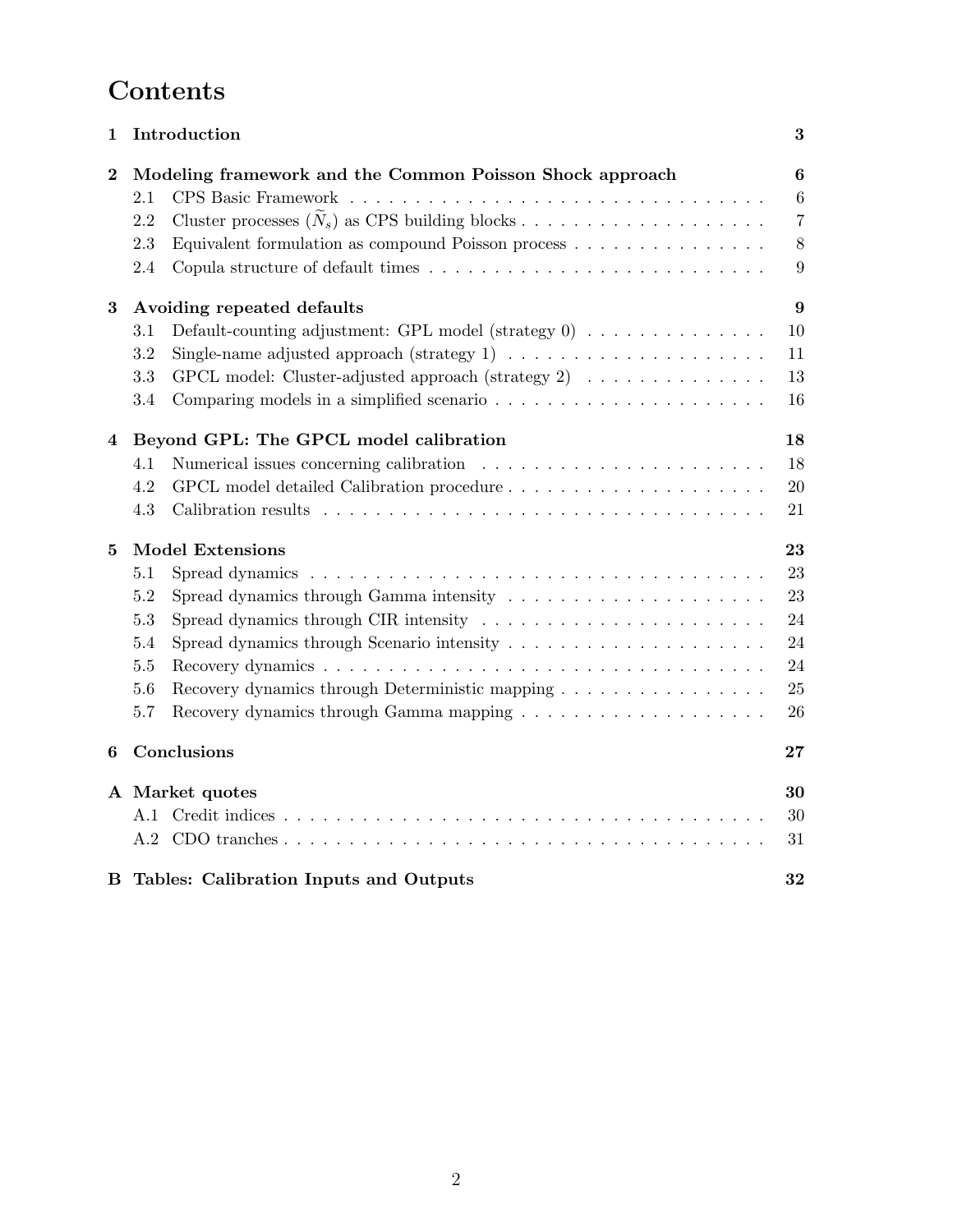# 1 Introduction

The modeling of dependence or "correlation" between the default times of a pool of names is the key issue in pricing financial products depending in a non-linear way on the pool loss. Typical examples are CDO tranches, forward start CDO's and tranche options.

#### Bottom-up approach

A common way to introduce dependence in credit derivatives modeling, among other areas, is by means of copula functions. A copula corresponding to some preferred multivariate distribution is "pasted" on the exponential random variables triggering defaults of the pool names according to first jumps of Poisson or Cox processes. In general, if one tries to control dependence by specifying dependence across single default times, one is resorting to the so called "bottom-up" approach, and the copula approach is typically within this framework. Yet, such procedure cannot be extended in a simple way to a fully dynamical model in general. A direct alternative is to insert dependence among the default intensities dynamics of single names either by direct coupling between intensity processes or by introducing common factor dynamics. See for example the paper by Chapovsky, Rennie and Tavares (2006).

#### Top-down approach

On the other side, one could give up completely single default modeling and focus on the pool loss and default counting processes, thus considering a dynamical model at the aggregate loss level, associated to the loss itself or to some suitably defined loss rates. This is the "top-down" approach pioneered by Bennani (2005, 2006), Giesecke and Goldberg (2005), Sidenius, Piterbarg and Andersen (2005), Schönbucher (2005), Di Graziano and Rogers (2005), Brigo, Pallavicini and Torresetti (2006a,b), Errais, Giesecke and Goldberg (2006) among others. The first joint calibration results of a single model across indices, tranches attachments and maturities, available in Brigo, Pallavicini and Torresetti (2006a), show that even a relatively simple loss dynamics, like a capped generalized Poisson process, suffices to account for the loss distribution dynamical features embedded in market quotes. However, to justify the "down" in "top-down" one needs to show that from the aggregate loss model, possibly calibrated to index and tranche data, one can recover a posteriori consistency with single-name default processes. Errais, Giesecke and Goldberg (2006) advocate the use of random thinning techniques for their approach, but in general it is not clear whether a fully consistent single-name default formulation is possible given an aggregate model as the starting point. Interesting research on this issue is for example in Bielecki, Vidozzi and Vidozzi (2007), who play on markovianity of families of single name and multi-name processes with respect to different filtrations, introducing assumptions that limit the model complexity needed to ensure consistency.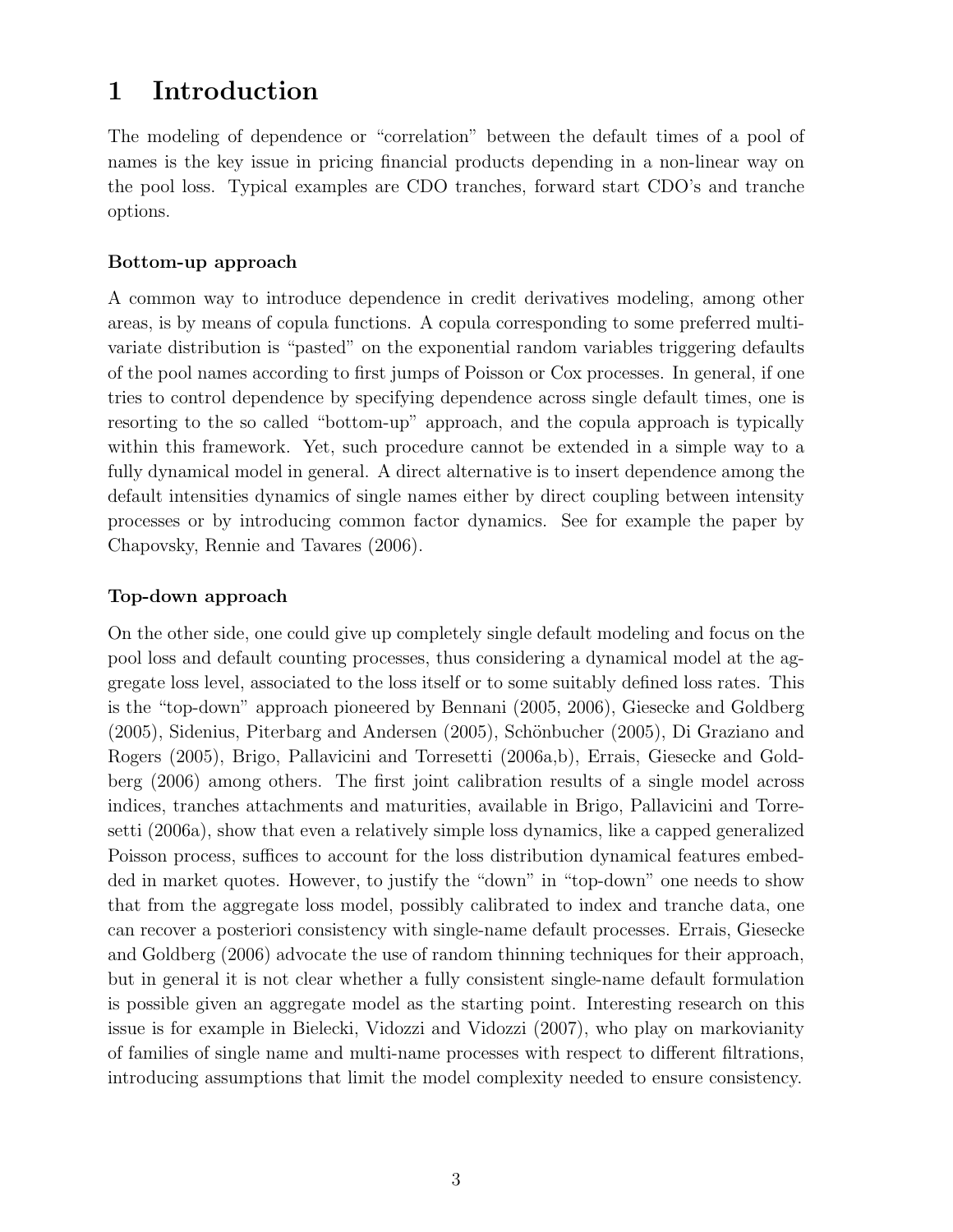#### Common Poisson Shock (CPS) approach and Marshall-Olkin copula

Apart from these two general branches and their problems, mostly the above mentioned lack of dynamics in the classical "bottom-up" approach and the possible lack of "down" in the "top-down" approach, there is a special "bottom-up" approach that can lead to a loss dynamics resembling some of the "top-down" approaches above, and the model in Brigo, Pallavicini and Torresetti (2006a) in particular. This approach is based on the common Poisson shock (CPS) framework, reviewed in Lindskog and McNeil (2003) with application in operational risk and credit risk for very large portfolios. This approach allows for more than one defaulting name in small time intervals, contrary to some of the above-mentioned "top-down" approaches.

The problem of the CPS framework is that it leads in general to repeated defaults. If one is willing to assume that single names and groups of names may default more than once, actually infinite times, the CPS framework allows one to model consistently single defaults and clusters defaults. Indeed, if we term "cluster" any (finite) subset of the (finite) pool of names, in the CPS framework different cluster defaults are controlled by independent Poisson processes. Starting from the clusters defaults one can easily go back either to single name defaults ("bottom-up") or to the default counting process ("top-down"). Thus we have a consistent framework for default counting processes and single name default, driven by independent clusters-default Poisson processes. In the "bottom-up" language, one sees that this approach leads to a Marshall-Olkin copula linking the first jump (default) times of single names. In the "top-down" language, this model looks very similar to the GPL model in Brigo, Pallavicini and Torresetti (2006a) when one does not limit the number of defaults.

In the credit derivatives literature the CPS framework has been used for example in Elouerkhaoui (2006), see also references therein. Balakrishna (2006) introduces a semianalytical approach allowing again for more than one default in small time intervals and hints at its relationship with the CPS framework, showing also some interesting calibration results.

#### CPS without repeated defaults?

Troubles surface when one tries to get rid of the unrealistic "repeated default" feature. In past works it was argued that one just assumes cluster default intensities to be small, so that the probability that the Poisson process for one cluster jumps more than once is small. However, calibration results in Brigo, Pallavicini and Torresetti (2006a) lead to high enough intensities that make repeated defaults troublesome. The issue remains then if one is willing to use the CPS framework for dependence modeling in credit derivatives pricing and hedging.

#### New results

In this paper we start from the standard CPS framework with repeated defaults and use it as an engine to build a new model for (correlated) single name defaults, clusters defaults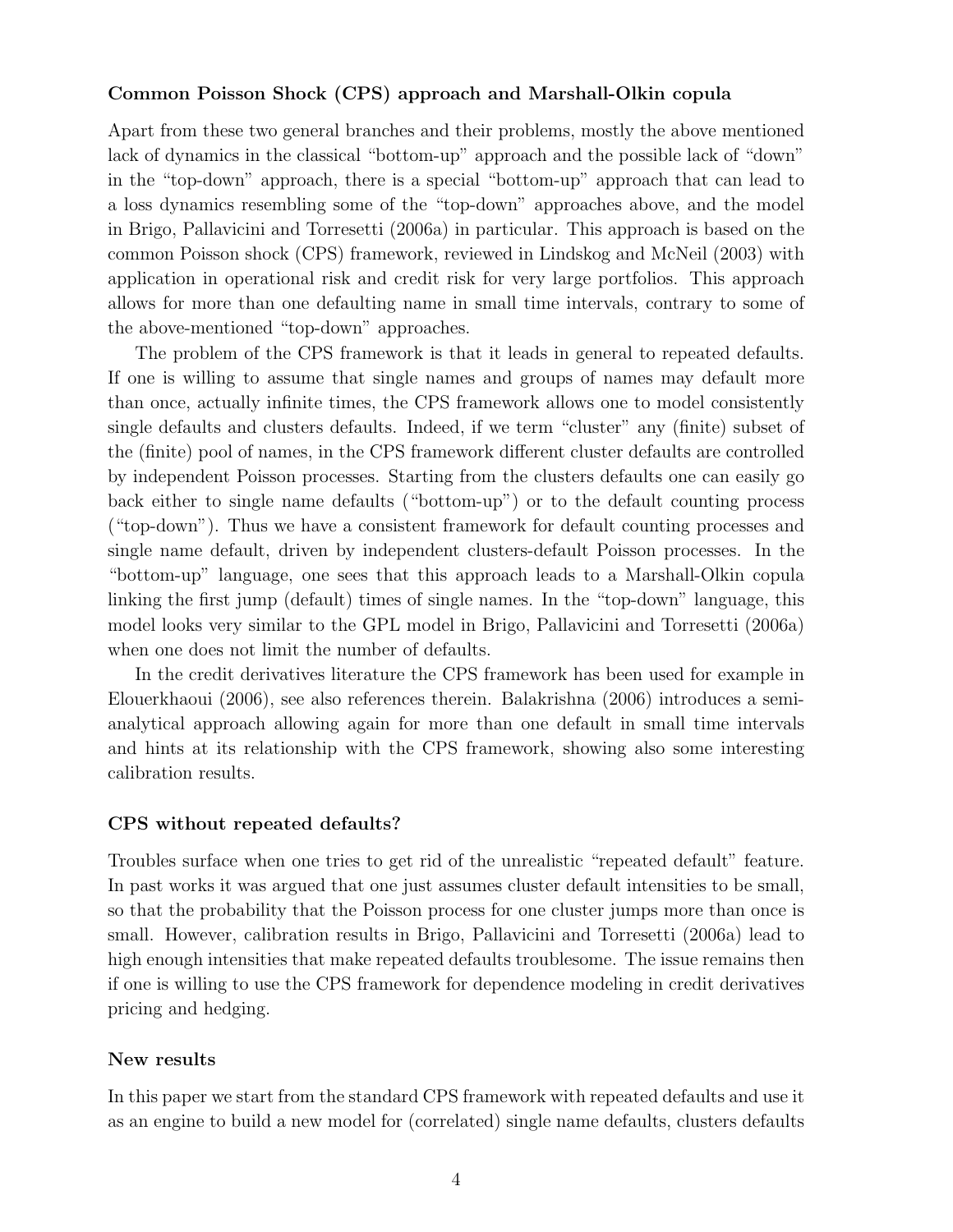and default counting process or portfolio loss. Indeed, if  $s$  is a set of names in the portfolio and  $|s|$  is the number of names in the set s, we start from the (independent) cluster default Poisson processes  $\widetilde{N}_s$  for example in Lindskog and McNeil (2003), consistent with (correlated) single name  $k$  repeated default Poisson processes  $N_k$ , and build new default processes avoiding repeated single name and cluster defaults. We propose two ways to do this, the most interesting one leading to a new definition of cluster defaults  $\widetilde{N}_s^2$  avoiding repetition and (correlated) single name defaults  $N_k^2$  avoiding repetition as well, whose construction is detailed in Section 3.3. An alternative approach, based on an adjustment to avoid repeated defaults at single name level, and leading to (correlated) single name default processes  $N_k^1$ , is proposed in Section 3.2. This approach however leads to a less clear cluster dynamics in terms of the original cluster repeated default processes  $N_s$ .

#### The Generalized Poisson Cluster Loss (GPCL) model

We then move on and examine the approach based on the non-repeated cluster and single name default processes  $\widetilde{N}_s^2, N_k^2$ , which we term "Generalized Poisson Cluster Loss model" (GPCL), detailing some homogeneity assumptions that can reduce the otherwise huge number of parameters in this approach. We calibrate the associated default counting process to a panel of index and tranche data across maturities, and compare the resulting model with the Generalized Poisson Loss (GPL) model in Brigo, Pallavicini and Torresetti (2006a,b). The GPL model is similar to the GPCL model but lacks a clear interpretation in "bottom-up" terms, since we act on the default counting process, by capping it to the portfolio size, without any control of what happens either at single name or at clusters level. The GPCL instead allows us to understand what happens there. Calibration results are similar but now we may interpret the "top-down" loss dynamics associated to the default counting process in a "bottom-up" framework, however stylized this is, and have a clear interpretation of the process intensities also in terms of default clusters.

#### Possible extensions

In Section 5 we present possible extensions leading to richer spread dynamics and recovery specifications. This, in principle, allows for more realism in valuation of products that depend strongly on the spread dynamics such as forward starting CDO tranches or tranche options. However, since we lack liquid market data for these products, we cannot proceed with a thorough analysis of the extensions. Indeed, the extensions are only presented as a proposal and to illustrate the fact that the model is easily generalizable. Further work is in order when data will become available.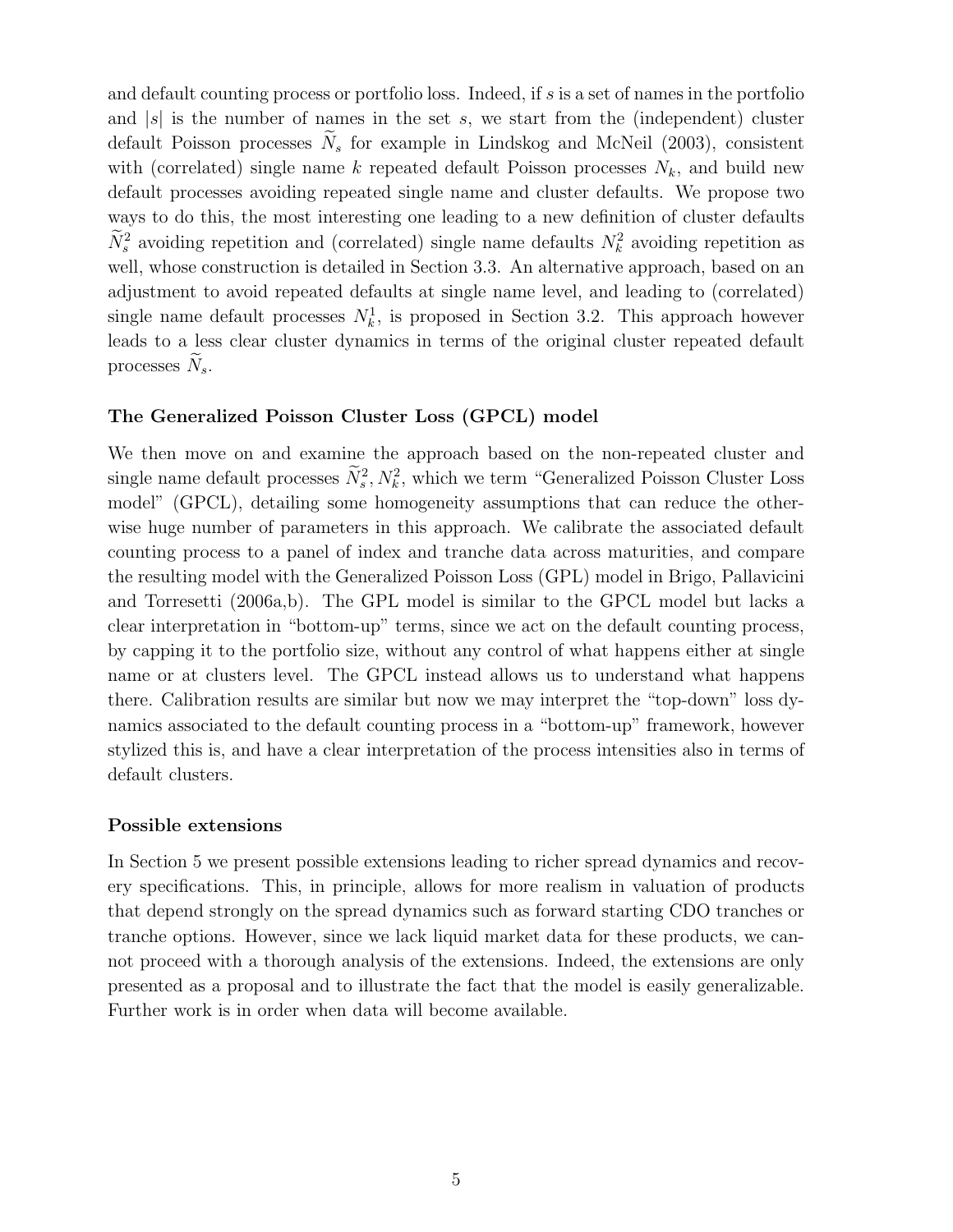# 2 Modeling framework and the Common Poisson Shock approach

We consider a portfolio of M names, typically  $M = 125$ , each with notional  $1/M$  so that the total pool has unit notional. We denote with  $\bar{L}_t$  the portfolio cumulated loss, with  $C_t$  the number of defaulted names up to time t ("default counting process") and we define  $\bar{C}_t := C_t/M$  (default rate of the portfolio).

Since a portion of the amount lost due to each default is usually recovered, the loss is smaller than the default fraction. Thus,

$$
0 \le d\bar{L}_t \le d\bar{C}_t \le 1
$$
 for all  $t, \bar{L}_0 = 0, \bar{C}_0 = 0,$  (1)

which in turn implies (but is *not* implied by)  $0 \le \bar{L}_t \le \bar{C}_t \le 1$ .

Notice that with the notation  $dX_t$ , where  $X_t$  is a jump process which we assume to be right continuous with left limit, we actually mean the jump size of process  $X$  at time t if X jumps at t, and zero otherwise, or, in other terms, pathwise,  $dX_t = X_t - X_{t-}$ , where in general we define  $X_{t^-} := \lim_{h \downarrow 0} X_{t-h}$ .

We can relate the cumulated loss process  $\bar{L}_t$  and the re-scaled number of defaults  $\bar{C}_t$ at any time t through the notion of recovery rate at default  $R_t$ ,

$$
d\bar{L}_t = d\bar{C}_t(1 - R_t) \tag{2}
$$

where  $R_t$  satisfies some technicalities that we detail later in Section 5.5. This equation actually is an abbreviation for

$$
\bar{L}_t = \int_0^t (1 - R_u) d\bar{C}_u.
$$

The no-arbitrage condition  $(1)$  is met if R takes values in  $[0, 1]$ .

#### 2.1 CPS Basic Framework

The modeling of the dependence between the default times of the pool names is the key point in pricing financial products depending in a non-linear way on the loss distribution. Typical examples are CDO tranches and options on them.

We begin by briefly illustrating the common Poisson shock framework (CPS), reviewed for example in Lindskog and McNeil (2003).

The occurrence of a default in a pool of names can be originated by different events, either idiosyncratic or systematic. In the CPS framework, the occurrence of the event number e, with  $e = 1...m$ , is modelled as a jump of a Poisson process  $N^{(e)}$ . Notice that each event can be triggered many times. Poisson processes driving different events are considered to be independent.

The CPS setup assumes unrealistically that a defaulted name k may default again. In the next section of the paper the try and limit the number of defaults of each name to one. For now, we assume that the r-th jump of  $N^{(e)}$  triggers a default event for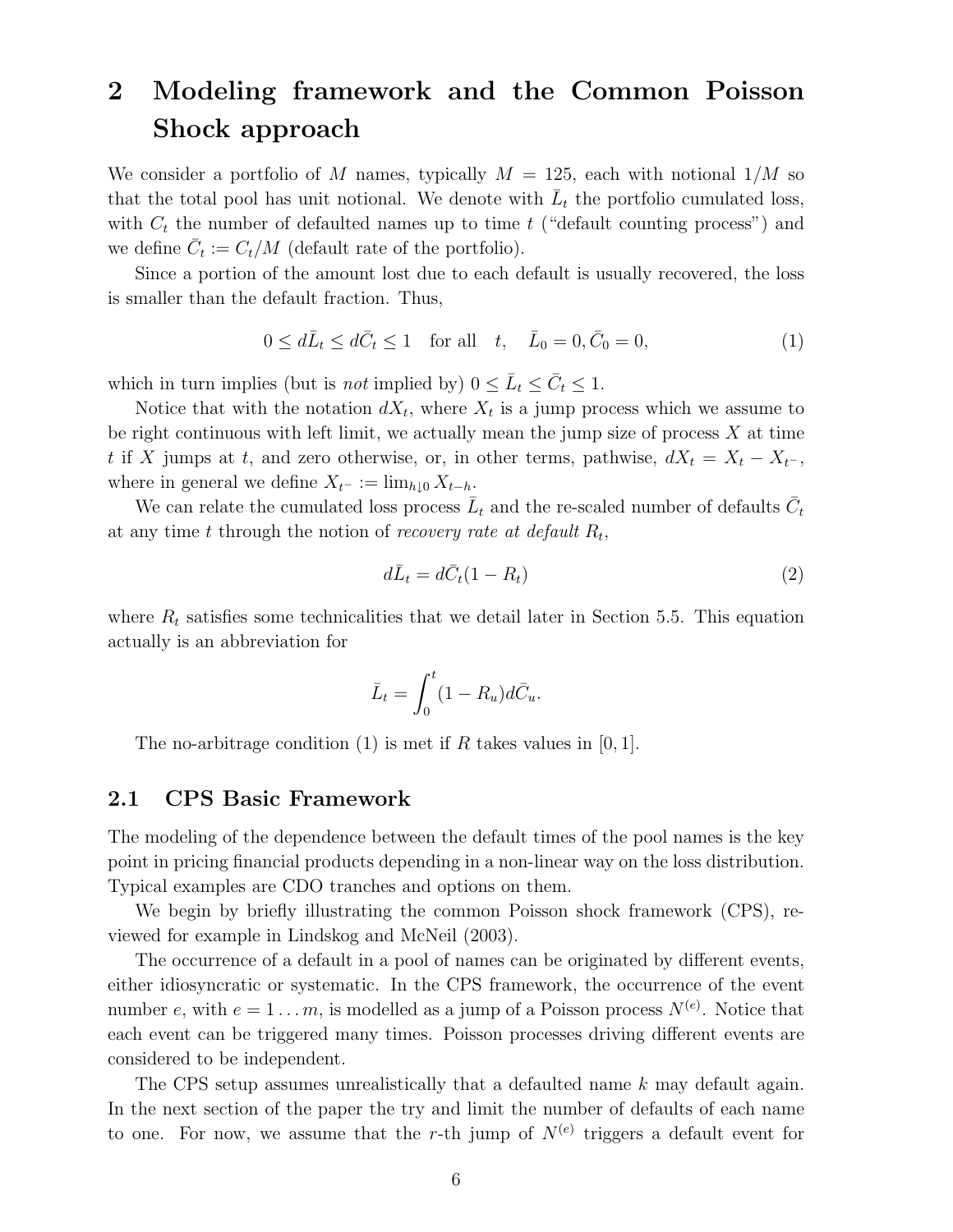the name k with probability  $p_{r,k}^{(e)}$ , leading to the following dynamics for the single name default process  $N_k$ , defined as the process that jumps each time name k defaults:

$$
N_k(t) := \sum_{e=1}^{m} \sum_{r=1}^{N^{(e)}(t)} I_{r,k}^{(e)}
$$

where  $I_{r,k}^{(e)}$  is a Bernoulli variable with probability Q n  $I_{r,k}^{(e)}$  $r_{r,k}^{(e)} = 1$  =  $p_{r,k}^{(e)}$ . Under the Poisson assumption for  $N^e$  and the Bernoulli assumption for  $I_{r,j}^{(e)}$  it follows that  $N_k$  is itself a Poisson process. Notice however that the processes  $N_k$  and  $N_h$  followed by two different names  $k$  and  $h$  are not independent since their dynamics is explained by the same driving events.

The core of the CPS framework consists in mapping the single name default dynamics, consisting of the dependent Poisson processes  $N_k$ , into a multi-name dynamics explained in terms of *independent* Poisson processes  $\tilde{N}_s$ , where s is a subset (or "cluster") of names of the pool, defined as follows.

$$
\widetilde{N}_s(t) = \sum_{e=1}^m \sum_{r=1}^{N^{(e)}(t)} \sum_{s' \supseteq s} (-1)^{|s'|-|s|} \prod_{k' \in s'} I_{r,k'}^{(e)}
$$

where  $|s|$  is the number of names in the cluster s. In a summation,  $s \ni k$  means we are adding up across all clusters s containing  $k, k \in s$  means we are adding across all elements k of cluster s, while  $|s| = j$  means we are adding across all clusters of size j and, finally,  $s' \supseteq s$  means we are adding up across all clusters s' containing cluster s as a subset.

The non-trivial proof of the independence of  $\widetilde{N}_s$  for different subsets s can be found in Lindskog and McNeil (2003). Notice that a jump in a  $\widetilde{N}_s$  processes means that all the names in the subset s, and only those names, have defaulted at the jump time. We denote by  $\widetilde{\lambda}_s$  the intensity of the Poisson process  $\widetilde{N}_s(t)$ , and we assume it to be deterministic for the time being, although we present extensions later.

# 2.2 Cluster processes  $(\widetilde{N}_s)$  as CPS building blocks

One does not need to remember the above construction. All that matters for the following developments are the independent clusters default Poisson processes  $\widetilde{N}_s(t)$ . These can be taken as fundamental variables from which (correlated) single name defaults and default counting processes follow. The single name dynamics can be derived based on these independent  $\widetilde{N}_s$  processes in the so-called fatal shock representation of the CPS framework:

$$
N_k(t) = \sum_{s \ni k} \widetilde{N}_s(t), \quad \text{or} \quad dN_k(t) = \sum_{s \ni k} d\widetilde{N}_s(t), \tag{3}
$$

where the second equation is the same as the first one but in instantaneous jump form. We now introduce the process  $Z_i(t)$ , describing the occurrence of the simultaneous default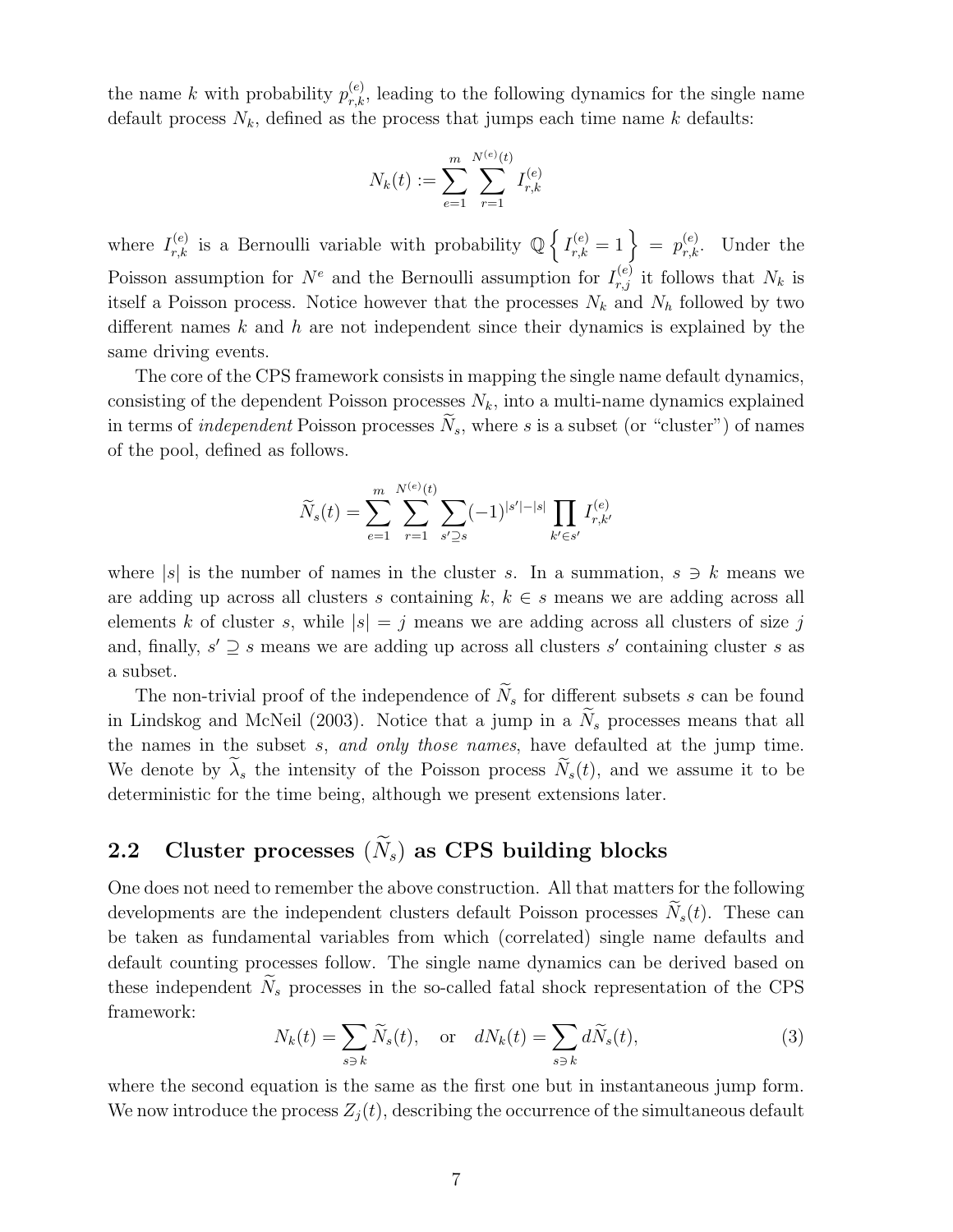of any  $j$  names whenever it jumps (with jump-size one):

$$
Z_j(t) := \sum_{|s|=j} \widetilde{N}_s(t). \tag{4}
$$

Notice that each  $Z_i(t)$ , being the sum of independent Poisson processes, is itself Poisson. Further, since the clusters corresponding to the different  $Z_1, Z_2, \ldots, Z_M$  do not match, the  $Z_i(t)$  are independent Poisson processes.

The multi-name dynamics, that is the default counting process  $Z_t$  for the whole pool, can be easily derived by carefully adding up all the single name contributions.

$$
Z_t := \sum_{k=1}^M N_k(t) = \sum_{k=1}^M \sum_{s \ni k} \widetilde{N}_s(t) = \sum_{k=1}^M \sum_{j=1}^M \sum_{s \ni k, |s|=j} \widetilde{N}_s(t) = \sum_{j=1}^M j \sum_{|s|=j} \widetilde{N}_s(t),
$$

leading to the relationship which links the set of dependent single name default processes  $N_k$  with the set of independent and Poisson distributed counting processes  $Z_j$ :

$$
\sum_{k=1}^{M} N_k(t) = \sum_{j=1}^{M} jZ_j(t) =: Z_t
$$
\n(5)

Hence, the CPS framework offers us a way to consistently model the single name processes along with the pool counting process taking into account the correlation structure of the pool, which remains specified within the definition of each cluster process  $N_s$ . Notice, however, that the  $Z_t/M$  process is not properly the re-scaled number of defaults  $\bar{C}_t$ , since the former can increase without limit, while the latter is bounded in the [0, 1] interval. We address this issue in Section 3 below, along with the issue of avoding repeated single names and cluster defaults.

#### 2.3 Equivalent formulation as compound Poisson process

One more way of looking at the  $Z_t$  process is the compound Poisson process, although the link with single name dynamics is lost with this interpretation, since we cannot single out each  $\widetilde{N}_s$  given only the dynamics of  $Z_t$ . At any time t the process  $Z_t$  has the same characteristic function as a particular compound Poisson process. Consider the following compound Poisson process

$$
X_t = \sum_{i=1}^{N_t} Y_i,
$$

where  $\lambda_j := \sum_{|s|=j} \widetilde{\lambda}_s$ , N is a standard Poisson process with intensity  $\lambda$  and the  $Y_j$ 's are i.i.d random variables, independent of N, and with distribution given by

$$
Y_j \sim \begin{cases} 1 & \lambda_1 / (\sum_{j=1}^M \lambda_j) \\ 2 & \lambda_2 / (\sum_{j=1}^M \lambda_j) \\ \vdots \\ M & \lambda_M / (\sum_{j=1}^M \lambda_j) \end{cases}
$$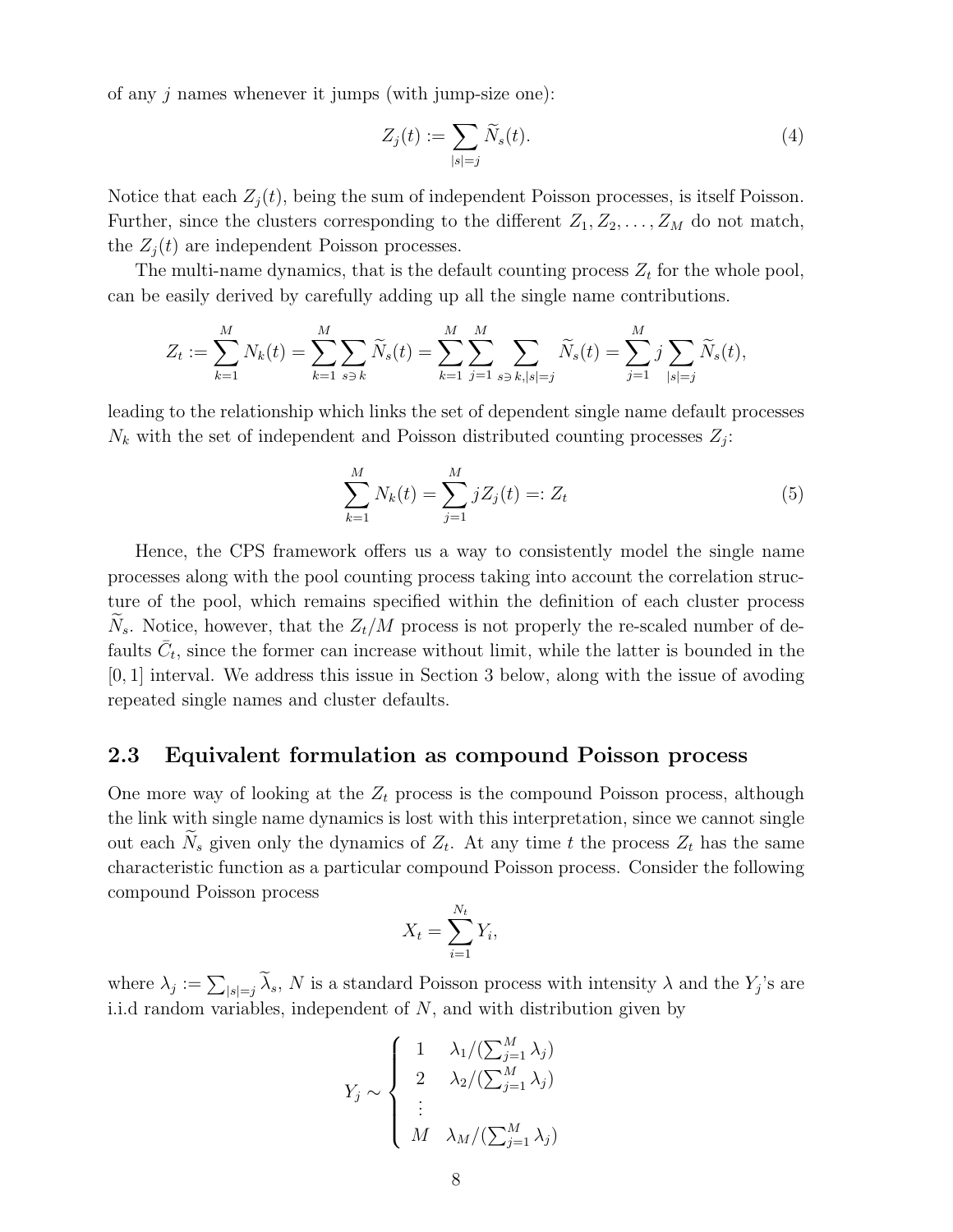If we define  $\lambda := \sum_{j=1}^{M} \lambda_j$ , then the compound Poisson process  $X_t$  has the same characteristic function, at all times t, as the process  $Z_t$ . The finite dimensional distributions of the two processes coincide as well, so that substantially  $Z_t$  and  $X_t$  are the same process. This is easily checked by writing the finite dimensional distributions in terms of independent increments, while recalling that both  $Z_t$  and  $X_t$  have stationary independent increments.

Finally, we notice that also Di Graziano and Rogers (2005) in some of their formulations obtain a compound Poisson process for the loss distribution.

#### 2.4 Copula structure of default times

The single name default dynamics in the CPS framework induces a Marshall-Olkin copula type dependence between the first jumps of the single name processes  $N_j$ . More precisely, if the random default times  $\{\tau_1, \ldots, \tau_M\}$  of names  $1, \ldots, M$  in the pool are modeled as the first jump times of the single name processes  $N_1, \ldots, N_M$ ,

$$
\tau_k := \inf\{t \ge 0 : N_k(t) > 0\},\
$$

then Lindskog and McNeil (2003) show that the default times vector is distributed according to a multi-variate distribution whose survival copula is a M-dimensional Marshall-Olkin copula.

### 3 Avoiding repeated defaults

In the above framework we have a fundamental problem, due to repeated jumps of the same Poisson processes. Indeed, if the jumps are to be intepreted as defaults, this leads the above framework to unrealistic consequences. Indeed, repeated defaults would occur both at the cluster level, in that a given cluster  $s$  of names may default more than once, as  $N_s$  keeps on jumping, and at the single name level, since each name k keeps on defaulting as the related Poisson process  $N_k$  keeps on jumping. These repetitions would cause the default counting process  $Z_t$  to exceed the pool size M and to grow without limit in time.

There are two main strategies to solve this problem. Both take as starting points the cluster repeated-default processes  $\widetilde{N}_s$  and then focus on different variables. They can be summarized as follows.

Strategy 1 (Single-name adjusted approach). Force single name defaults to jump only once and deduce clusters jumps consistently.

Strategy 2 (Cluster adjusted approach). Force clusters to jump only once and deduce single names defaults consistently.

The two choices have different implications, and we explore both of them in the following, although we anticipate the second solution is more promising.

If one gives up single names and clusters, and focuses only on the default counting process and the loss (throwing away the "bottom-up" interpretation), there is a third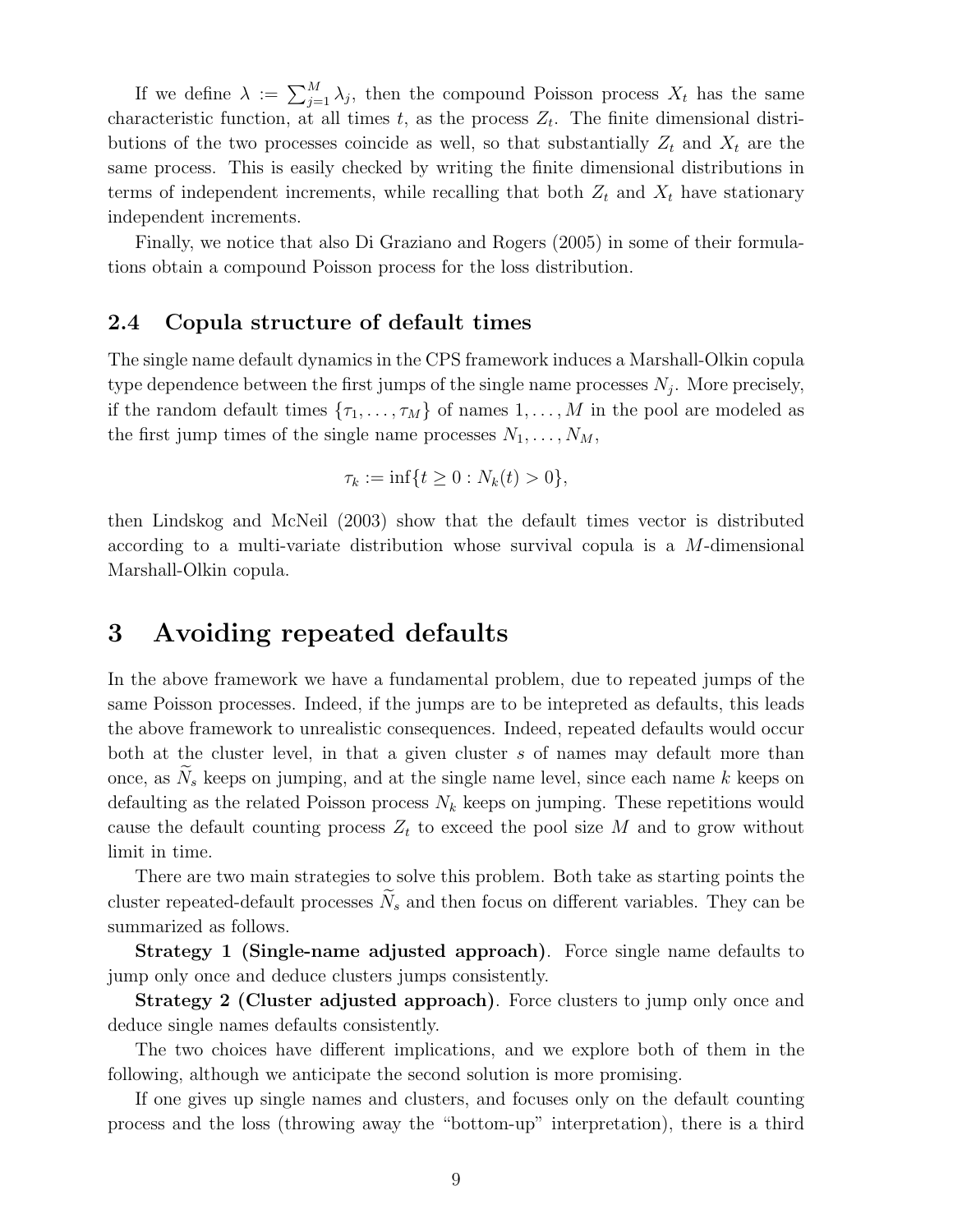|                   | default process     | default proc | default count proc      | total default |
|-------------------|---------------------|--------------|-------------------------|---------------|
|                   | for cluster $s$     | for name $k$ | for $j$ simult defaults | counting      |
| Repeated defaults | $\tilde{N}_s$       | $N_k$        | $Z_i$                   | Z             |
| Strategy 0 (GPL)  |                     |              | $Z_i^0$                 | min(Z, M)     |
| Strategy 1        | $\widetilde{N}^1_s$ | $N_k^1$      | $Z_i^1$                 | $Z^1$         |
| Strategy 2 (GPCL) | $\widetilde{N}_s^2$ | $N_k^2$      | $Z_i^2$                 | $Z^2$         |
|                   |                     |              |                         |               |

Table 1: Notation for default processes according to the different strategies

possible strategy to make the default counting process above consistent with the pool size:

Strategy 0 (Default-counting adjusted approach). Modify the aggregated pool default counting process so that this does not exceed the number of names in the pool.

Strategy 0 addresses the problem of the CPS framework at the default counting level. In the basic CPS framework, the link between the re-scaled pool counting process  $Z_t/M$ , which can increase without limit, and the re-scaled number of defaults  $\bar{C}_t$ , that must be bounded in the [0, 1] interval, is not correct. This forbids in principle to model  $\bar{C}_t$ as  $Z_t/M$ . In the CPS literature this problem is not considered usually. Lindskog and McNeil (2003) for instance suppose that the default intensities of the names are so small to lead to negligible "second-default" probabilities. If this assumption were realistic, this would allow for adopting  $Z_t/M$  as a model for  $\overline{C}_t$  and strategy 0 would not be needed. However, in our calibration results in Brigo, Pallavicini and Torresetti (2006a) we find that intensities are large enough to make repeated defaults unacceptable in practice.

In Table 1 we summarize the notation we are going to adopt in the following.

#### 3.1 Default-counting adjustment: GPL model (strategy 0)

One possibility is to consider the pool counting process  $Z_t$  merely as a driving process of some sort for the market relevant quantities, namely the cumulated portfolio loss  $\bar{L}_t$ and the re-scaled number of defaults  $\bar{C}_t$ . This candidate underlying process  $Z_t$  is nondecreasing and takes arbitrarily large values in time. The portfolio cumulated loss and the re-scaled number of defaults processes are non-decreasing, but limited to the interval [0, 1]. Thus, we may consider a deterministic non-decreasing function  $\psi : \mathbb{N} \cup \{0\} \to [0, 1]$ and we define either the counting or loss process as  $\psi(Z_t)$ . In Brigo, Palavicini and Torresetti (2006a) we go for the former choice, by capping the counting process coming from single name repeated defaults, assuming

$$
\bar{C}_t := \psi_{\bar{C}}(Z_t) := \min(Z_t/M, 1),\tag{6}
$$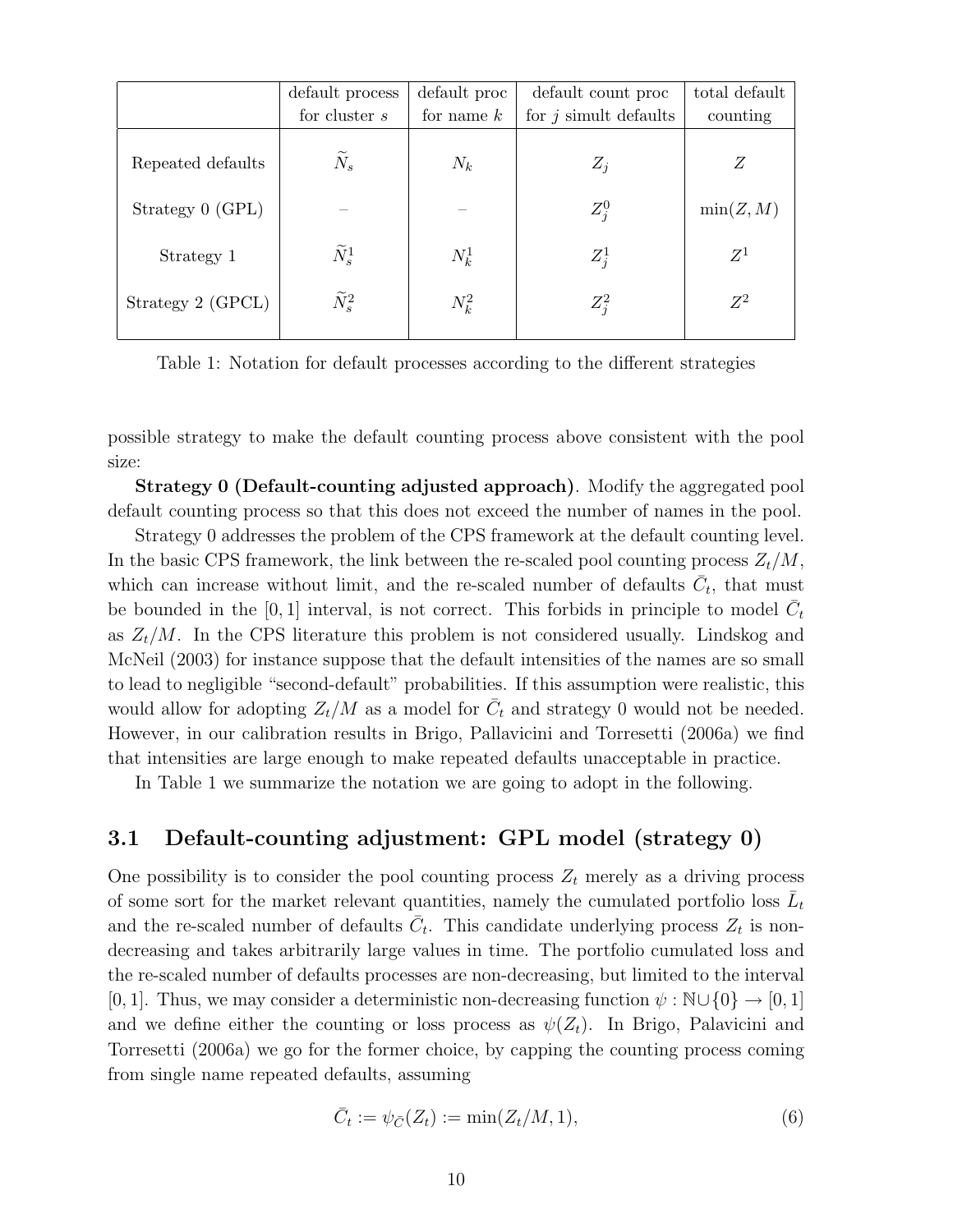where  $M > 0$  is the number of names in the portfolio, while in Brigo, Pallavicini and Torresetti (2006b) we adopt the latter choice,

$$
\bar{L}_t := \psi_{\bar{L}}(Z_t) := \min(Z_t/M', 1),\tag{7}
$$

where  $1/M'$ , with  $M' \geq M > 0$ , is the minimum jump-size allowed for the loss process, leading to more refined granularity solutions. The quantity that is not modelled directly between  $\bar{C}_t$  and  $\bar{L}_t$  can be obtained from the one modelled directly through explicit assumptions on the recovery rate. We discuss recovery assumptions in general below, in Section 5.5.

This approach has the drawback of breaking the relationship (5) which links the single name processes  $N_k$  with the counting processes  $Z_j$ . We can still write the counting processes as a function of the repeated default counting process  $Z_t$  under formula (6):

$$
Z_j^0(t) = \int_0^t 1_{\{dZ_u = j, Z_u - \le M - j\}} = \int_0^t 1_{\{Z_u - \le M - j\}} dZ_j(u),
$$

but we have clearly no link with single names.

This can be considered a viable approach, if we are interested only in the collective dynamics of the pool without considering its constituents, i.e. in the aggregate loss picture typical of many "top-down" approaches.

### 3.2 Single-name adjusted approach (strategy 1)

In order to avoid repeated defaults in single name dynamics, we can introduce constraints on the single name dynamics ensuring that each single name makes only one default. Such constraints can be implemented by modifying Equations (3) in order to allow for one default only. Given the same repeated cluster processes  $N_s$  as before, we *define* the new single name default processes  $N_k^1$  replacing  $N_k$  as solutions of the following modification of Equation (3) for the original  $N_k$ :

$$
dN_k^1(t) := (1 - N_k^1(t^-)) \sum_{s \ni k} d\widetilde{N}_s(t)
$$
  

$$
= \sum_{s \ni k} d\widetilde{N}_s(t) \prod_{s \ni k} 1_{\{\widetilde{N}_s(t^-)=0\}}
$$
 (8)

Interpretation: This equation amounts to say that name k jumps at a given time if some cluster s containing k jumps (i.e.  $N_s$  jumps) and if no cluster containing name k has ever jumped in the past.

We can compute the new cluster defaults  $\widetilde{N}_s^1$  consistent with the single names  $N_k^1$  as

$$
d\widetilde{N}_s^1(t) = \prod_{j \in s} dN_j^1(t) \prod_{j \in s^c} (1 - dN_j^1(t)) \tag{9}
$$

where  $s^c$  is the set of all names that do not belong in  $s$ .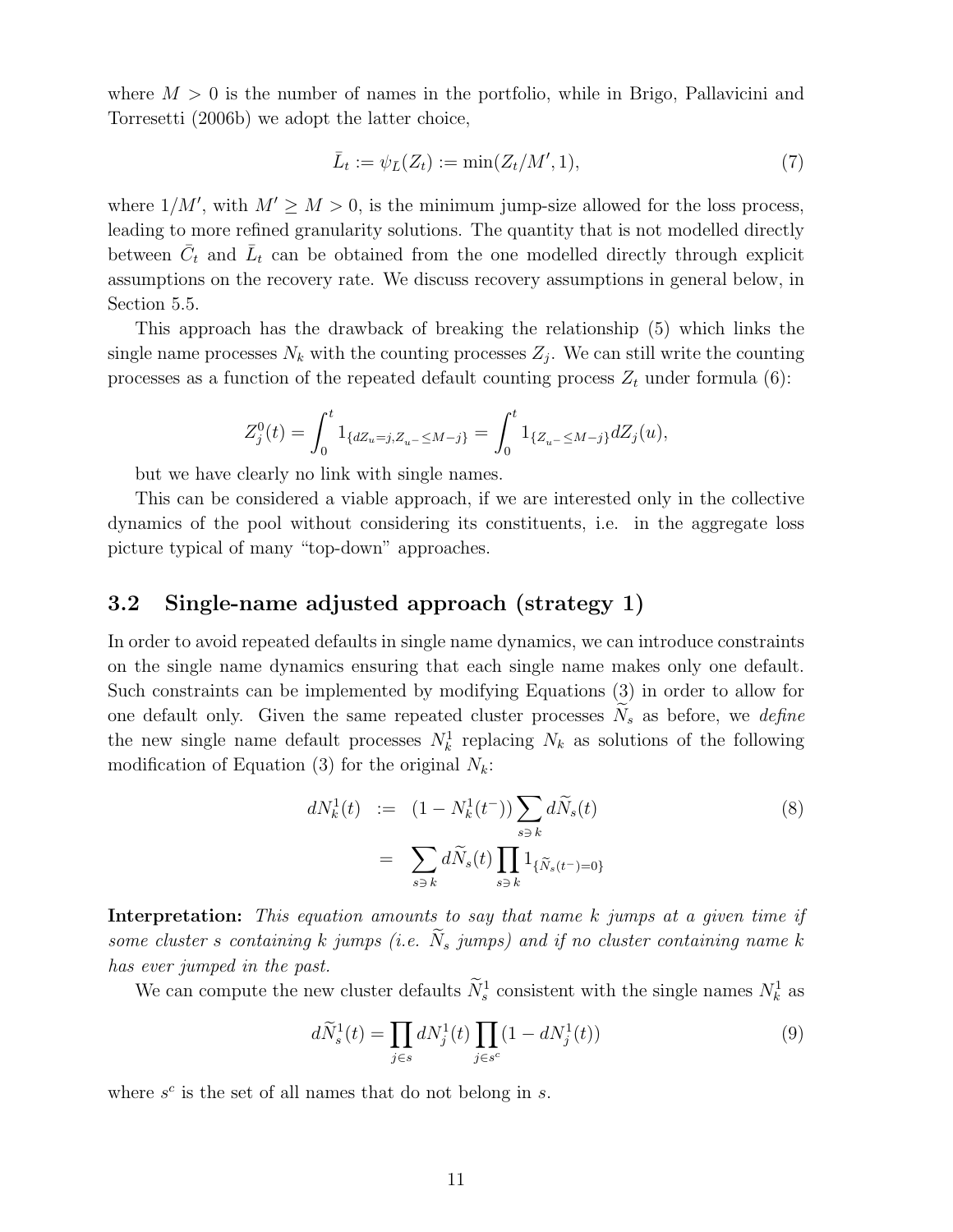Now, we can use equation (5) with the  $N_k^1$  replacing the  $N_k$ , to calculate how the new counting processes  $Z_j^1$  are to be defined in terms of the new single names default dynamics:

$$
\sum_{k=1}^{M} dN_k^1(t) = \sum_{k=1}^{M} (1 - N_k^1(t^-)) \sum_{s \ni k} d\widetilde{N}_s(t) = \sum_{k=1}^{M} (1 - N_k^1(t^-)) \sum_{j=1}^{M} \sum_{s \ni k, |s|=j} d\widetilde{N}_s(t)
$$
  

$$
= \sum_{j=1}^{M} \sum_{|s|=j} d\widetilde{N}_s(t) \sum_{k \in s} (1 - N_k^1(t^-)) = \sum_{j=1}^{M} \sum_{|s|=j} d\widetilde{N}_s(t) \sum_{k \in s} \prod_{s' \ni k} 1_{\{\widetilde{N}_{s'}(t^-)=0\}}.
$$

This expression should match  $dZ^1(t) := \sum_j j \ dZ_j^1(t)$ , so that the counting processes are to be defined as  $\overline{\phantom{a}}$  $\overline{\phantom{a}}$  $\overline{y}$ 

$$
dZ_j^1(t) := \frac{1}{j} \sum_{|s|=j} d\widetilde{N}_s(t) \sum_{k \in s} \prod_{s' \ni k} 1_{\{\widetilde{N}_{s'}(t^-) = 0\}} \tag{10}
$$

The intensities of the above processes can be directly calculated in terms of the density of the process compensator. We obtain by direct calculation

$$
h_{N_k^1}(t) = \prod_{s \ni k} 1_{\{\tilde{N}_s(t^-)=0\}} \sum_{s \ni k} \tilde{\lambda}_s(t)
$$
  

$$
h_{Z_j^1}(t) = \frac{1}{j} \sum_{|s|=j} \tilde{\lambda}_s(t) \sum_{k \in s} \prod_{s' \ni k} 1_{\{\tilde{N}_{s'}(t^-)=0\}}
$$

where in general we denote by  $h_X(t)$  the compensator density of process X at time t, referred to as "intensity of X", and where  $\widetilde{\lambda}_s$  is the intensity of the Poisson process  $\widetilde{N}_{s'}$ .

Given exogenously the repeated Poisson "cluster" default building blocks  $N_s$ , the model  $N_k^1$ ,  $\widetilde{N}_s^1$ ,  $Z_j^1$  is a consistent way of simulating the single name processes, the cluster processes and the pool counting process from the point of view of avoiding repeated processes and the poor counting process from the point of view of defaults. In particular, we obtain  $\overline{C}_t := \sum_k N_k^1(t)/M = Z_t^1/M \leq 1$ .

Notice, however, that the definition of  $N_k^1$  in (8), even if it avoids repeated defaults of single names, is not consistent with the spirit of the original repeated cluster dynamics.

Consider indeed the following example.

**Begin Example.** Consider two clusters  $s = \{1,2,3\}$ ,  $z = \{3,4,5,6\}$ . Assume no name defaulted up to time t except for cluster z, in that in a single past instant preceding t names 3, 4, 5, 6 (and only these names) defaulted together  $(N_z$  jumped at some past instant). Now suppose at time  $t$  cluster  $s$  jumps, i.e. names  $1, 2, 3$  (and only these names) default, i.e.  $\widetilde{N}_s$  jumps for the first time.

Question: Does name 2 default at t?

According to our definition of  $N_2^1$  the answer is yes, since no cluster containing name 2 has ever defaulted in the past. However, we have to be careful in interpreting what is happening at cluster level. Indeed, clusters z and s cannot both default since this way name 3 (that is in both clusters) would default twice. So we see that the actual clusters default of this approach, implicit in Equation (9), do not have a clear intuitive link with repeated cluster defaults  $N_s$ .

End Example.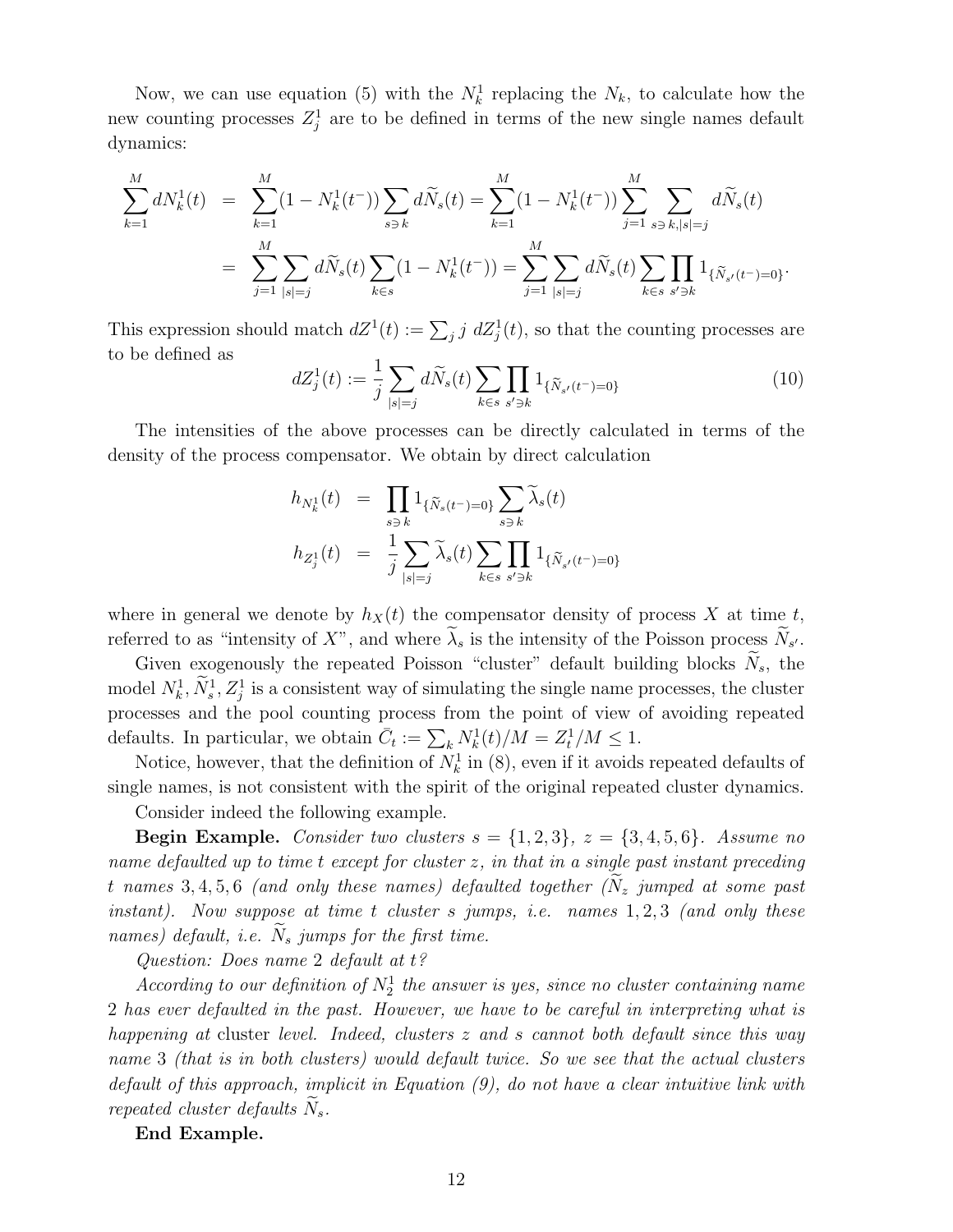To simplify the parameters, we may assume the cluster intensities  $\widetilde{\lambda}_s$  to depend only on the cluster size  $|s| = j$ . Then it is possible to directly calculate the intensity of the pool counting process  $C = Z^1$  as

$$
h_{Z^1}(t) = \left(1 - \frac{Z_{t^-}^1}{M}\right) \sum_j j \binom{M}{j} \widetilde{\lambda}_j
$$

where  $\tilde{\lambda}_j$  is the common intensity of clusters of size j.

We see that the pool counting process intensity  $h_{Z_1}$  is a linear function of the counting process  $C = Z<sup>1</sup>$  itself, as we can expect by general arguments for a pool of *independent* names (again with homogeneous intensities). In such a pool default of one name does not affect the intensity of default of other names, and the pool intensity is the common homogeneous intensity times the number of outstanding names. Each new default simply diminishes the pool intensity of one common intensity value and the pool intensity is always proportional to the number (fraction) of outstanding names  $(1 - \bar{C})$ .

#### 3.3 GPCL model: Cluster-adjusted approach (strategy 2)

In the preceding sections we have seen that, if we are able to model all the repeated cluster defaults  $N_s$ , we are able to describe the repeated default dynamics of both single names and the pool as a whole. Indeed, by knowing all the  $N_s$ , we can directly compute the single name processes  $N_k$  and the aggregated counting processes  $Z_i$  by means of equations  $(3)$  and  $(4)$ .

In the previous section we have used the  $\widetilde{N}_s$  exogenously as an engine to generate single name and aggregated defaults. This avoids repeated defaults of single names and a default rate exceeding 1, but is not consistent with the initial intuitive meaning of the  $N_s$ 's as repeated clusters defaults.

The key to *consistently* avoid repeated cluster defaults (and subsequently single names) is to track, when a cluster jumps, which single-name defaults are triggered, and then force all the clusters containing such names not to jump any longer.

We may formalize these points by introducing the process  $J_s(t)$  defined as

$$
J_s(t) := \prod_{k \in s} \prod_{s' \ni k} 1_{\{\tilde{N}_{s'}(t) = 0\}} = \prod_{s': \, s' \cap s \neq \emptyset} 1_{\{\tilde{N}_{s'}(t) = 0\}}
$$

The process  $J_s(t)$  is equal to 1 at starting time and it jumps to 0 whenever a cluster containing one element of s jumps. Or one may view the process  $J_s$  as being one when none of the names in s have defaulted and 0 when some names in s have defaulted. Notice that  $J_s(t) = 1$  implies  $1_{\{\tilde{N}_s(t)=0\}}$  but not viceversa.

We now correct the cluster dynamics by avoiding repeated clusters defaults. We define as new cluster dynamics the following:

$$
d\widetilde{N}_s^2(t) = J_s(t^-)d\widetilde{N}_s(t). \tag{11}
$$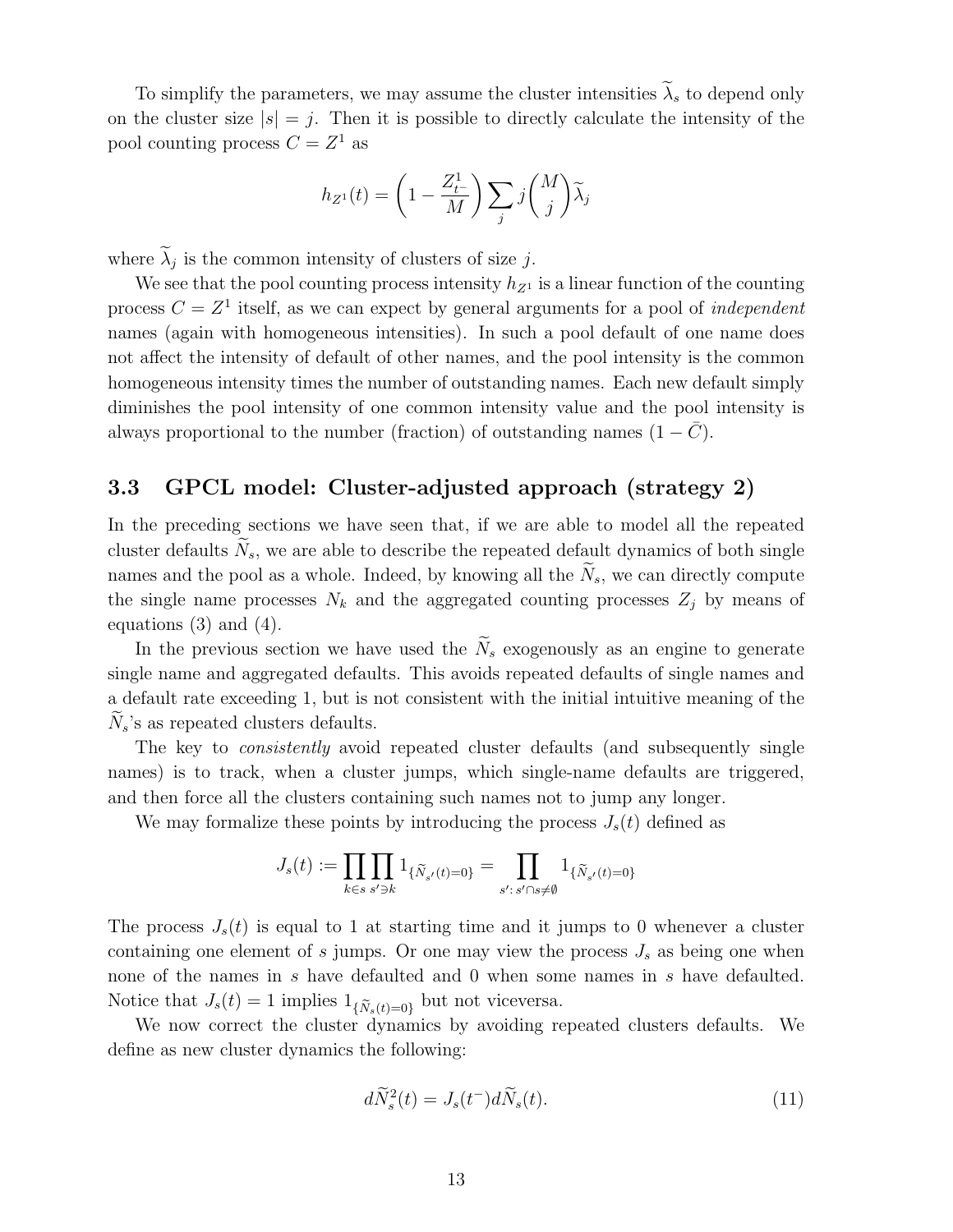**Interpretation:** every time a repeated cluster default process  $\widetilde{N}_s$  jumps, this is a jump in our "no-repeated-jumps" framework only if no name contained in s has defaulted in the past, i.e. if no cluster intersecting s has defaulted in the past.

Once the clusters defaults are given, single name defaults follow easily. We can change equation (3) and define the single name dynamics as

$$
dN_k^2(t) := \sum_{s \ni k} d\widetilde{N}_s^2 = \sum_{s \ni k} J_s(t^-) d\widetilde{N}_s(t). \tag{12}
$$

Now, we can use equation (4) to see how the counting processes  $Z_j$  are to be re-defined in terms of our new cluster dynamics (11). We obtain

$$
dZ_j^2 := \sum_{|s|=j} d\widetilde{N}_s^2 = \sum_{|s|=j} J_s(t^-) d\widetilde{N}_s(t).
$$
 (13)

The pool counting process reads

$$
dZ^{2} = \sum_{j=1}^{M} j \sum_{|s|=j} d\widetilde{N}_{s}^{2} = \sum_{j=1}^{M} j \sum_{|s|=j} J_{s}(t^{-}) d\widetilde{N}_{s}(t).
$$
 (14)

If not for the cluster-related indicators  $J_s(t^-)$ ,  $Z^2$  would be a generalized Poisson process. That is why we term the model  $N_k^2$ ,  $\widetilde{N}_s^2$ ,  $Z^2$ <sub>j</sub> the Generalized Poisson Clusteradjusted Loss model (GPCL).

Recall that we can always consider cluster dynamics as defined by single name dynamics rather than directly. That is, we can define

$$
d\widetilde{N}_s^2(t) = \prod_{j \in s} dN_j^2(t) \prod_{j \in s^c} (1 - dN_j^2(t))
$$
\n(15)

This way the cluster s defaults, i.e.  $\tilde{N}_s^2$  jumps (at most once), when (and only when) all single names in cluster s jump at the same time (first product), provided that at that time no other name jumps (second product).

One can check that (15) and (11) are indeed consistent if the single name dynamics is defined by (12).

To appreciate how this second strategy formulation improves on the first strategy, we consider again our earlier example.

Example (Reprise). Consider the same example as in Section 3.2 up to the Question: "Does name 2 default at t?"

According to our definition of  $N_2^2$  the answer is now NO, since the cluster  $z =$  ${3, 4, 5, 6}$ , intersecting the s currently jumping (they both have name 3 as element), has already defaulted in the past. Thus we see a clear difference between strategies 1 and 2. With strategy 2 name 2 does not default when s jumps, with strategy 1 it does. Notice that strategy 2 is more consistent with the original spirit of the repeated cluster defaults  $N_s$ . Indeed, if cluster  $z = \{3, 4, 5, 6\}$  has defaulted in the past (meaning that  $N_z$  has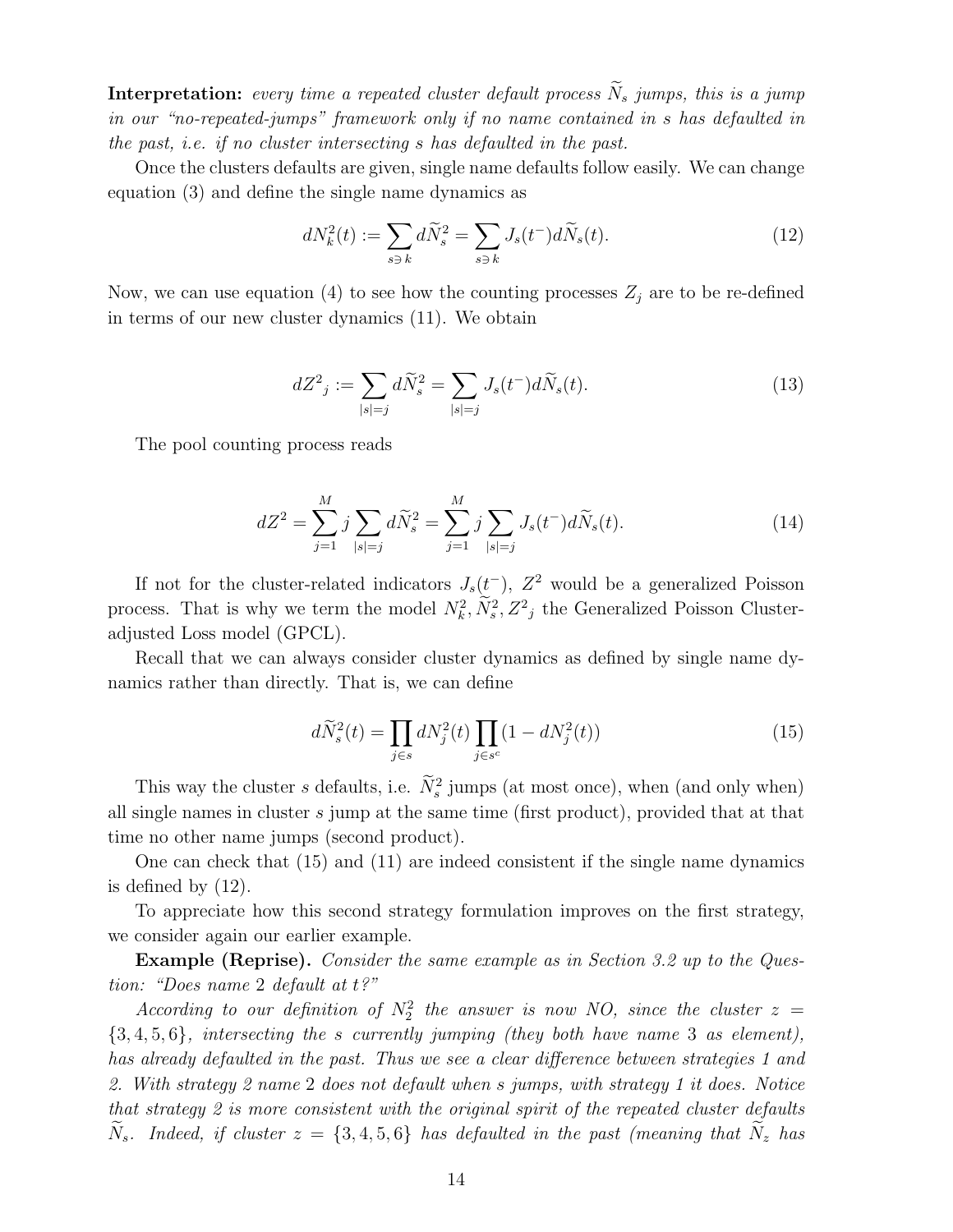jumped),  $s = \{1, 2, 3\}$  should never be allowed to default, since it is impossible that now "exactly the names  $1, 2, 3$  default", given that 3 has already defaulted in z.

#### End Example

The intensities of the above processes can be directly calculated as densities of the processes compensators. We obtain by direct calculation, given that  $J_s(t)$  is known given the information (and in particular the  $\widetilde{N}_s$ ) at time t:

$$
h_{N_k^2}(t) = \sum_{s \ni k} J_s(t^-) \widetilde{\lambda}_s(t) \tag{16}
$$

$$
h_{Z_j^2}(t) = \sum_{|s|=j}^{s=\kappa} J_s(t^-) \widetilde{\lambda}_s(t) \tag{17}
$$

**Remark 3.1. (Self-affecting features).** Notice that in the GPCL model the single name intensities  $h_{N_k^2}(t)$  are stochastic, since they depend on the process  $J_s$ . Moreover, the single name intensities are affected by the loss process. In particular, the intensity of a single-name jumps when one of the other names jumps. Consider for example a name k that has not defaulted by t, with intensity  $h_{N_k^2}(t)$ , and one path where there are no new defaults until  $t' > t$ , when name k' defaults. Now all clusters s containing k' have  $J_s(t')=0$  so that

$$
h_{N_k^2}(t') = \sum_{s \ni k} J_s(t'^{-}) \widetilde{\lambda}_s(t') = \sum_{s \ni k} J_s(t^{-}) \widetilde{\lambda}_s(t') - \sum_{s \supseteq \{k, k'\}} J_s(t^{-}) \widetilde{\lambda}_s(t')
$$

We see that the the k-th name intensity reduces when  $k'$  defaults, and it reduces of the second summation in the last term.

At first sight this is a behaviour that is not ideally suited to intensities. For example, looking at the loss feedback present in the default intensities of Hawkes-processes (see Errais, Giesecke and Goldberg (2006) for Hawkes processes applied to default modeling), one sees that intensities are self-exciting, in that they increase when a default arrives. As soon as one name defaults, the intensities of the pool jump up, as is intuitive. However, Errais, Giesecke and Goldberg (2006) (but also Schönbucher (2005) and others) assume there is only one default at a time. We are instead assuming there may be more than one default in a single instant. Therefore the self-exciting feature is somehow built in the fact that more than one name may default at the same instant. In other terms, instead of having the intensity of default of a related name jumping up of a large amount, implying that the name could default easily in the next instants, we have the two names defaulting together. From this point of view cluster defaults embed the self-exciting feature, although in an extreme way.

The best way to summarize our construction is through the three equations defining respectively cluster defaults, single name defaults and default counting processes:

$$
d\widetilde{N}_s^2(t)=J_s(t^-)d\widetilde{N}_s(t),\;\;\left[ dN_k^2(t):=\sum_{s\ni k}d\widetilde{N}_s^2(t),\;dZ_j^2(t):=\sum_{|s|=j}d\widetilde{N}_s^2(t)\right]
$$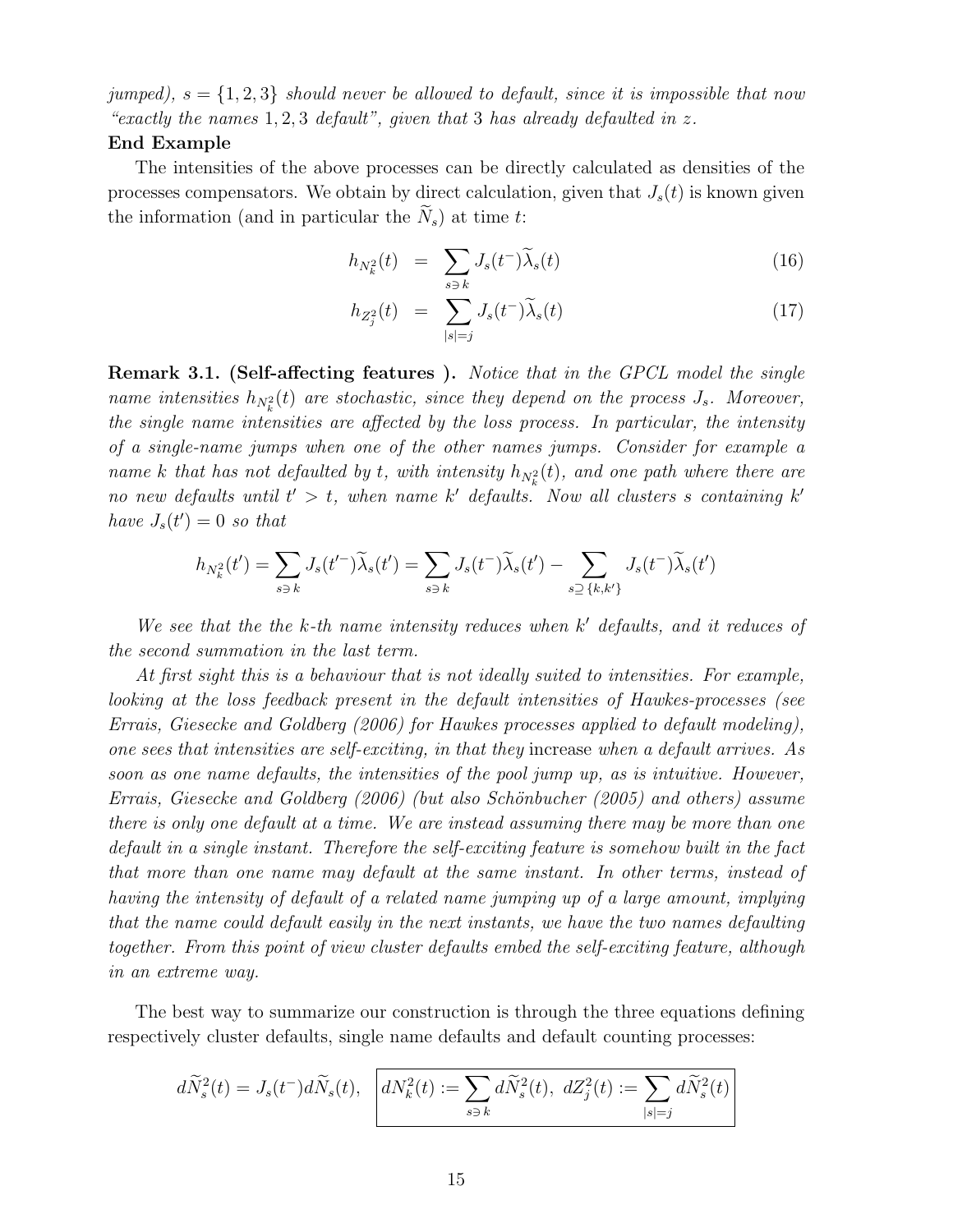Notice that once the new cluster default processes  $\widetilde{N}_s^2$  are properly defined, single name and default counting processes follow immediately in what is indeed the only possible relationships that make sense for connecting clusters fatal shocks to single name defaults and to default counting processes. With our particular choice for the cluster defaults  $\widetilde{N}_s^2$  dynamics we start from the repeated cluster defaults  $\widetilde{N}_s$  dynamics and correct it to avoid repeated defaults at a cluster level. Then everything follows for default counting and single names.

We may also write the cluster intensities as

$$
h_{\widetilde{N}_s^2}(t)=J_s(t^-)\widetilde{\lambda}_s(t)=:\bar{\lambda}_s(t)
$$

Notice that this strongly reminds us of what we do with Poisson (or more generally Cox) processes to model single name defaults. The default time  $\tau_k$  of the single name k is modeled as the first jump of a Poisson process with intensity  $\lambda_k(t)$ , and then the process is killed after the first jump in order to avoid repeated defaults. This way the intensity  $\bar{\lambda}_k(t)$  of the default time  $\tau_k$  is

$$
\bar{\lambda}_k(t) = 1_{\{\tau_k > t\}} \lambda_k(t)
$$

What we do is similar for clusters: we start from clusters with repeated jumps  $N_s$ and then we kill the repeated jumps through an indicator  $J_s(t)$ , replacing the simpler indicator  $1_{\{\tau_k > t\}}$  of the single-name case.

If, as before, we assume the cluster intensities  $\widetilde{\lambda}_s$  to depend only on the cluster size,  $\widetilde{\lambda}_s = \widetilde{\lambda}_{|s|}$ , it is possible to directly calculate the intensity of the pool counting process  $Z^2(t) := \sum_j j Z_j^2(t)$ . We obtain

$$
h_{Z^2}(t) = \sum_j j \binom{M - Z_{t^-}^2}{j} \widetilde{\lambda}_j
$$

where  $\widetilde{\lambda}_j$  is the common intensity of clusters of size j. The pool counting process intensity is a non-linear function of the counting process, taking into account the co-dependence of single name defaults.

#### 3.4 Comparing models in a simplified scenario

It is interesting to compare the relationships between the pool counting process  $C_t$  and its intensity across the different formulations we considered above.

Here, we summarize the approaches shown above in the case cluster intensities depend only on the cluster size,  $\lambda_s = \lambda_{|s|}$ .

1. Repeated defaults. The counting process can increase without limit, as implictly done in Lindskog and McNeil (2003).

$$
C_t = Z_t, \quad h_Z(t) = h_C(t) = \sum_{j=1}^{M} j \binom{M}{j} \widetilde{\lambda}_j(t)
$$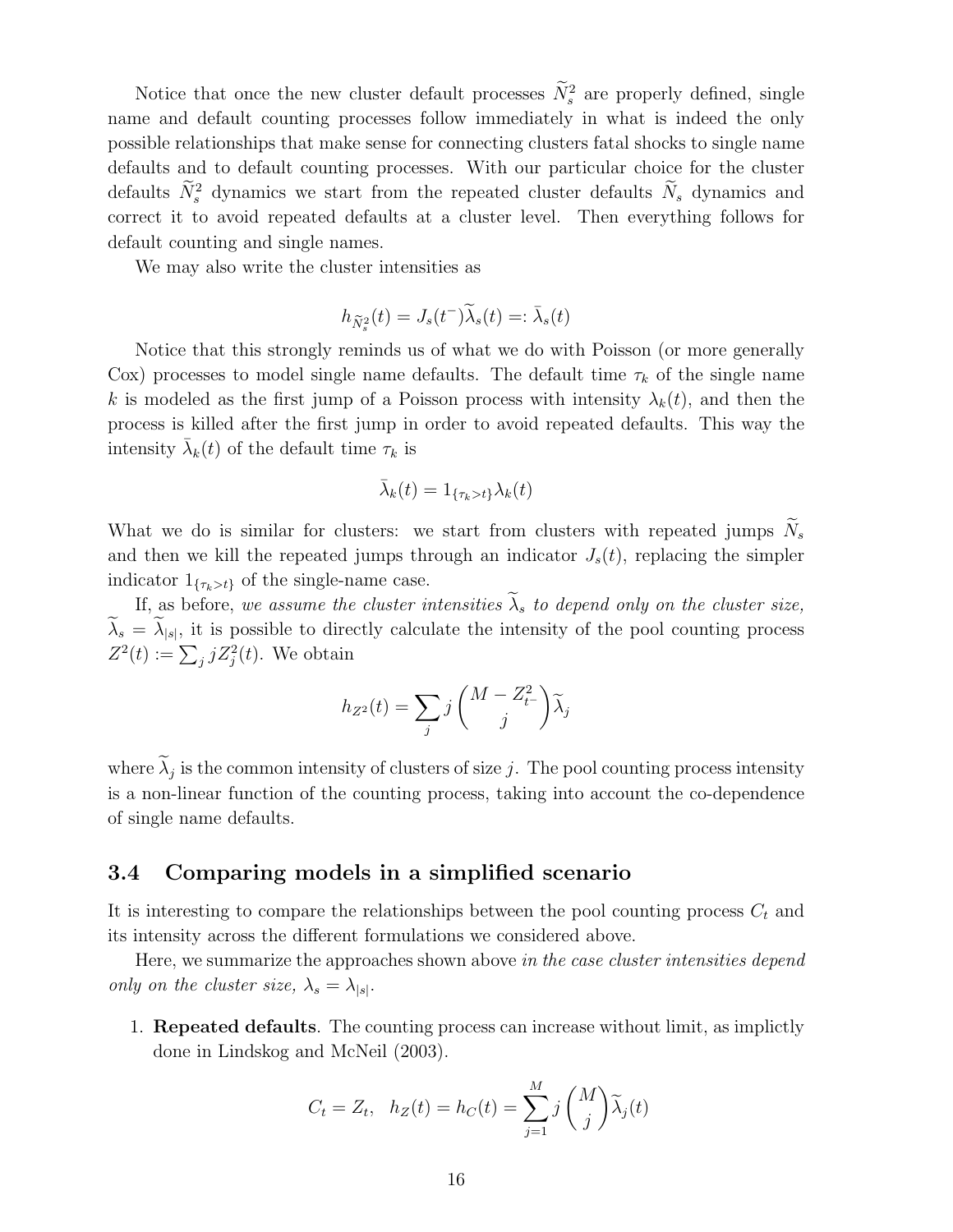

Figure 1: The relationships between the pool counting process  $C_{t^-}/M$  and its intensity ratio  $h_C(t; C_{t-})/h_C(t; C_{t-} = 0)$  in the four different cases summarized in Section 3.4. The cluster intensities for the GPL and GPCL models are listed in the rightmost columns of the two panels of Table 5.

2. Strategy 0. The counting process is bounded by the mapping  $\psi(\cdot) := \min(\cdot, M)$ , as in Brigo, Pallavicini and Torresetti (2006a). This is the Generalized Poisson Loss (GPL) model.

$$
C_t = \min(Z_t, M), \ \ h_0(t) := h_C(t) = \sum_{j=1}^M \min(j, (M - Z_{t-})^+) {M \choose j} \widetilde{\lambda}_j(t)
$$

3. Strategy 1. The counting process is bounded by forcing each single name to jump at most once. A dynamics, leading to a similar form of the intensity, is considered also in Elouerkhaoui (2006).

$$
C_t = Z_t^1
$$
,  $h_1(t) := h_C(t) = \left(1 - \frac{Z_{t-}^1}{M}\right) \sum_{j=1}^M j\binom{M}{j} \tilde{\lambda}_j(t)$ 

4. Strategy 2. The counting process is bounded by forcing clusters dynamics to give raise to at most one jump in each single name. This is the Generalized Poisson Cluster Loss (GPCL) model.

$$
C_t = Z_t^2
$$
,  $h_2(t) := h_C(t) = \sum_{j=1}^M j \binom{M - Z_{t-}^2}{j} \widetilde{\lambda}_j(t)$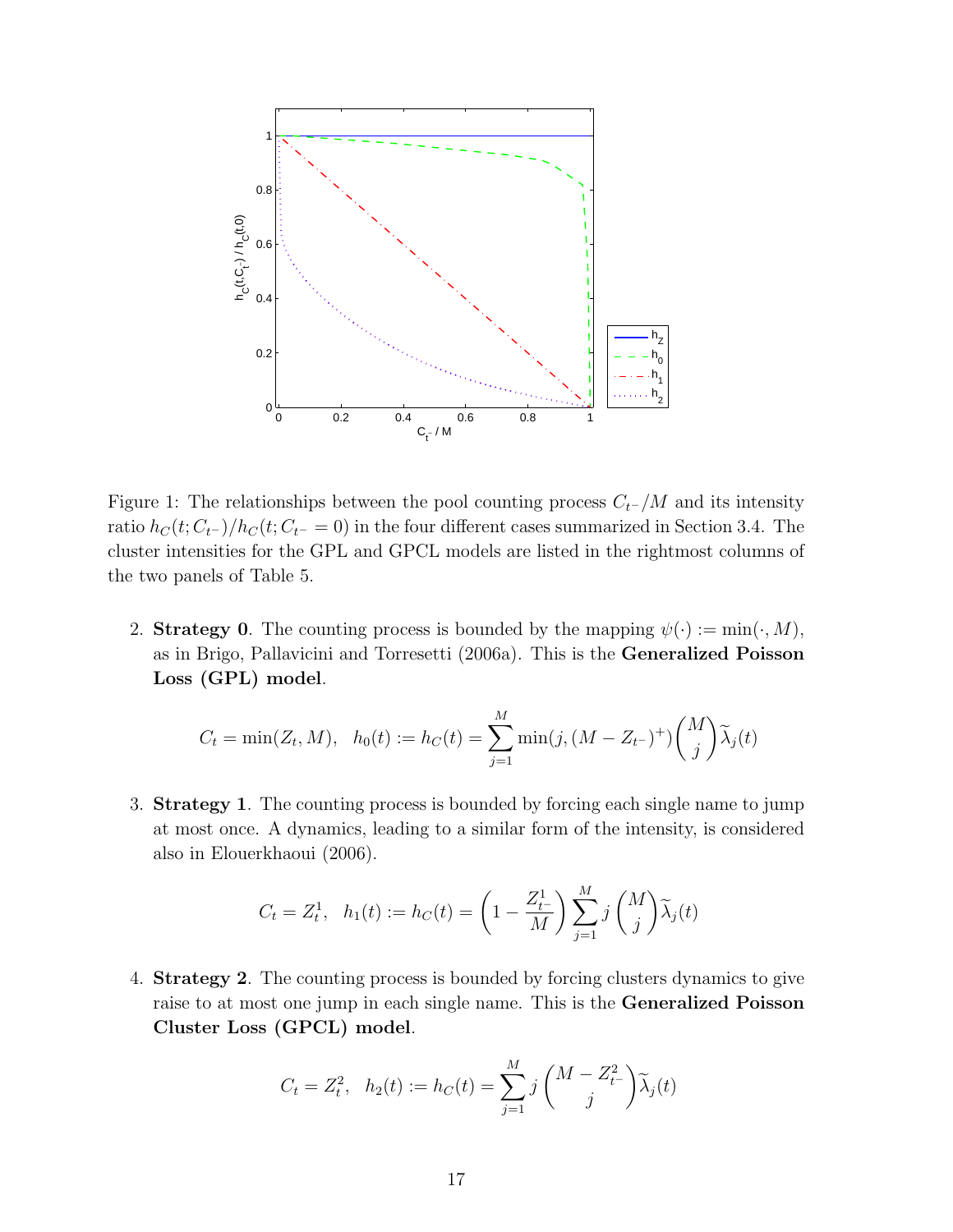In Figure 1 we plot  $h_C(t; C_{t-})/h_C(t; C_{t-} = 0)$  against  $C_{t-}/M$  in the four cases. The cluster intensities  $\widetilde{\lambda}_j$  for the first and the third model are not relevant, since their influence cancels taking the ratio. The cluster intensities for the second and the fourth model are calibrated against the 10-year DJi-TRAXX tranche and index spreads on October 2, 2006 (see Table 5).

Notice, further, that for any choice of the cluster intensities the pool intensities are monotonic non-increasing functions of the pool counting process, not explicitly depending on time.

### 4 Beyond GPL: The GPCL model calibration

In Brigo, Pallavicini and Torresetti (2006a) the GPL basic model  $C_t = \min(Z_t, M)$  is calibrated to the index and its tranches for several maturities. Here we try instead the richer GPCL model  $C_t = Z_t^2$  introduced above, allowing us in principle to model also cluster and single name defaults consistently. However, the GPCL model can hardly be managed without simplifying assumptions. In the following we assume again that the cluster intensities  $\tilde{\lambda}_s$  depend only on the cluster size |s|. Moreover, as with the basic GPL model, we try calibration of multi-name products only, such as credit indices and CDO tranches, leaving aside single name data for the time being. Indeed, with respect to our earlier paper in Brigo Pallavicini and Torresetti (2006a), we focus only on the improvement in calibration due to using a default counting process whose intensity has a clear interpretation in terms of default clusters. This will allow us, in further work, to include single names in the picture, since our GPCL framework allows us to do so explicitly.

The recovery rate is considered as a deterministic constant and set equal to  $R = 40\%$ . Thus, the underlying driving model definition is

$$
C_t := Z^2(t) = \sum_{j=1}^M j Z_j^2(t), \text{ where } dZ_j^2(t) \sim \text{Poisson}\left(\binom{M - Z_t^2}{j} \widetilde{\lambda}_j(t)dt\right)
$$

while the pool counting and loss processes are defined as

$$
d\bar{C}_t := dZ_t^2/M
$$
  

$$
d\bar{L}_t := (1 - R) dZ_t^2/M
$$

In the following sections we first discuss the numerical issues concerning calibration, and, then, we show some model calibration results.

#### 4.1 Numerical issues concerning calibration

Given our recovery assumption, the prices of the products to be calibrated, presented in the appendix, depend only on knowledge of the probability distribution of the pool counting process  $C_t$ . Thus, our main issue is to calculate this law as fast as possible.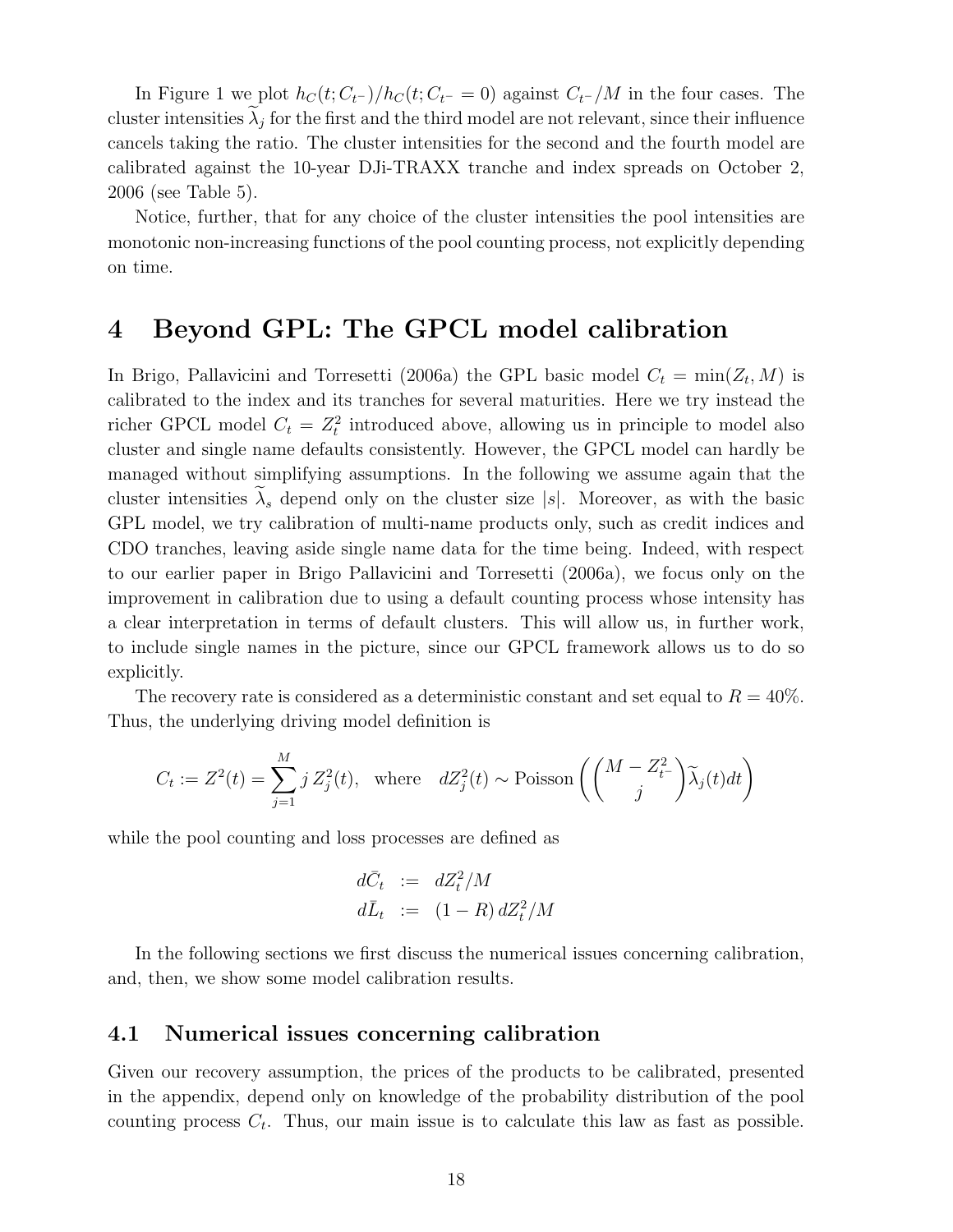When dealing with dynamics derived from Poisson processes, there are different available calculation methods, depending on the structure of the intensities.

If the intensity does not depend on the process itself, or it does only in a simple way, then the probability distribution can be derived by means of Fast Fourier inversion of the characteristic function, when the latter is available in closed form. This method is described and used for the GPL model in Brigo, Pallavicini and Torresetti (2006a,b). Again, the GPL process is based on the driver Z, that can be interpreted also as a compound Poisson process, as we have seen in Section 2.3. In general the probability distributions of compound Poisson processes can be calculated in closed form if the i.i.d. jump amplitudes have a discrete-valued distribution. Consider the compound Poisson process defined in Section 2.3. It is possible to find a relationship, known as Panjer recursion, between the probability densities  $p_{X_t}(n)$  and  $p_{X_t}(n-1)$  as done in Hess et al. (2002).

However, with the GPCL model, the dependence of the intensity of the pool counting process on the process itself prevents us either to calculate the relevant characteristic function in closed form or to use the Panjer method.

Our choice then is to explicitly calculate the forward Kolmogorov equation satisfied by the probability distribution  $p_{Z_t^2}(x) = \mathbb{Q} \{ Z_t^2 = x \}$ , namely

$$
\frac{d}{dt}p_{Z_t^2}(x) = \sum_{y=0}^{M} A_t(x, y)p_{Z_t^2}(y)
$$

where the transition rate matrix  $A_t = (A_t(x, y))_{x,y=0,...,M}$  is given by

$$
A_t(x,y) := \lim_{\Delta t \to 0} \frac{\mathbb{Q}\left\{Z_{t+\Delta t}^2 = x | Z_t^2 = y\right\}}{\Delta t} = \left(\frac{M-y}{x-y}\right) \widetilde{\lambda}_{x-y}(t)
$$

for  $x > y$ ,

$$
A_t(y,y) := \lim_{\Delta t \to 0} \frac{\mathbb{Q}\left\{Z_{t+\Delta t}^2 = y \mid Z_t^2 = y\right\} - 1}{\Delta t} = -\sum_{j=1}^{M-y} {M-y \choose j} \widetilde{\lambda}_j(t).
$$

for  $x = y$ , and zero for  $x < y$ .

In matrix form we write

$$
\frac{d}{dt}\widehat{\pi}_t = A_t\widehat{\pi}_t, \qquad \widehat{\pi}_t := \left[\begin{array}{cccc} p_{Z_t^2}(0) & p_{Z_t^2}(1) & p_{Z_t^2}(2) & \dots & p_{Z_t^2}(M) \end{array}\right]'
$$

whose solution is obtained through the exponential matrix,

$$
\widehat{\pi}_t = \exp\left(\int_0^t A_u du\right) \widehat{\pi}_0, \ \ \widehat{\pi}_0 = [1 \ 0 \ 0 \dots \ 0]'
$$

Matrix exponentiation can be quickly computed with the Padé approximation (see Golub and Van Loan (1983)), leading to a closed form solution for the probability distribution  $p_{C_t} = \hat{\pi}_t$  of the pool counting process  $C_t$ . This distribution can then be used in the calibration procedure.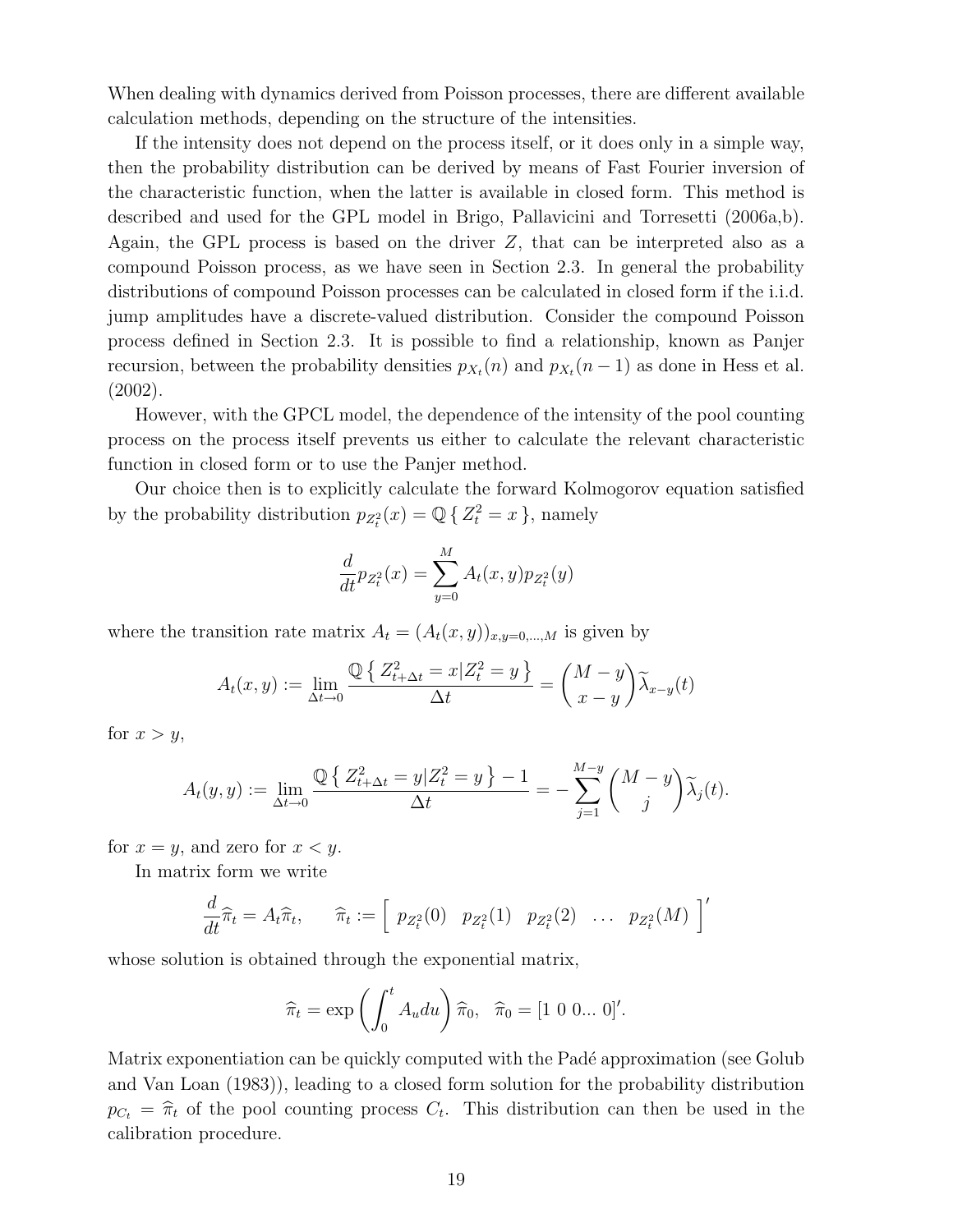#### 4.2 GPCL model detailed Calibration procedure

If we define the cumulated cluster intensities as

$$
\widetilde{\Lambda}_j(t) = \int_0^t \widetilde{\lambda}_j(u) \, du.
$$

then the entries of the matrix undergoing exponentiation in determining the default counting distribution are given by

for 
$$
x > y
$$
:  $\int_0^t A_u(x, y) du = \left(\frac{M-y}{x-y}\right) \widetilde{\Lambda}_{x-y}(t)$   
for  $x = y$ :  $\int_0^t A_u(y, y) du = -\sum_{j=1}^{M-y} \left(\frac{M-y}{j}\right) \widetilde{\Lambda}_j(t)$ .

We assume the  $\tilde{\Lambda}_j$  to be piecewise linear in time, changing their values at payoff maturity dates. We use  $\Lambda_j$  as calibration parameters. We have bM free calibration parameters, if we consider b maturities. Notice that many  $\tilde{\Lambda}_i(t)$  will be equal to zero for all maturities, meaning that we can ignore their corresponding counting process  $Z_j^2(t)$ . One can think of deleting all the modes with jump sizes having zero intensity and keep only the nonzero intensity ones. Call  $\alpha_1 < \alpha_2 < ... < \alpha_n$  the jump sizes with nonzero intensity. Then one renumbers progressively the intensities according to the nonzero increasing  $\alpha$ :  $Z_j^2$  becomes the jump of a cluster of size  $\alpha_j$ .

The calibration procedure for GPCL is implemented using the  $\alpha_j$  in the same way as in Brigo, Pallavicini and Torresetti (2006a) for the GPL model. As concerns the GPCL in Brigo, I and the tables we display  $\binom{M}{\alpha_j} \widetilde{\Lambda}_j$ , i.e. we multiply a cluster cumulated intensity for a given cluster size for the number of clusters with that size at time 0.

We also calibrate the GPL model, for comparison. In this paper we denote the GPL cumulated intensities for the  $\alpha_j$  mode by  $\Lambda_j^0$ , which reads, using the link with repeated defaults, as  $\Lambda_j^0 =$  $\frac{1}{M}$  $\alpha_j$  $\tilde{\Lambda}_j$ . Given the arbitrary a-posteriori capping procedure in GPL, these  $\Lambda_i$  are not to be interpreted as cluster parameters, the only actual parameters being the  $\Lambda_j^0$  directly, and they are to be interpreted as merely describing the pool counting process dynamic features.

More in detail, the optimal values for the amplitudes  $\alpha_j$  in GPCL are selected, by adding non-zero amplitudes one by one, as follows, where typically  $M = 125$ :

- 1. set  $\alpha_1 = 1$  and calibrate  $\widetilde{\Lambda}_1$ ;
- 2. add the amplitude  $\alpha_2$  and find its best integer value by calibrating the cumulated intensities  $\Lambda_1$  and  $\Lambda_2$ , starting from the previous value for  $\Lambda_1$  as a guess, for each value of  $\alpha_2$  in the range [1, 125],
- 3. repeat the previous step for  $\alpha_i$  with  $i = 3$  and so on, by calibrating the cumulated intensities  $\widetilde{\Lambda}_1, \ldots, \widetilde{\Lambda}_i$ , starting from the previously found  $\widetilde{\Lambda}_1, \ldots, \widetilde{\Lambda}_{i-1}$  as initial guess, until the calibration error is under a pre-fixed threshold or until the intensity  $\Lambda_i$  can be considered negligible.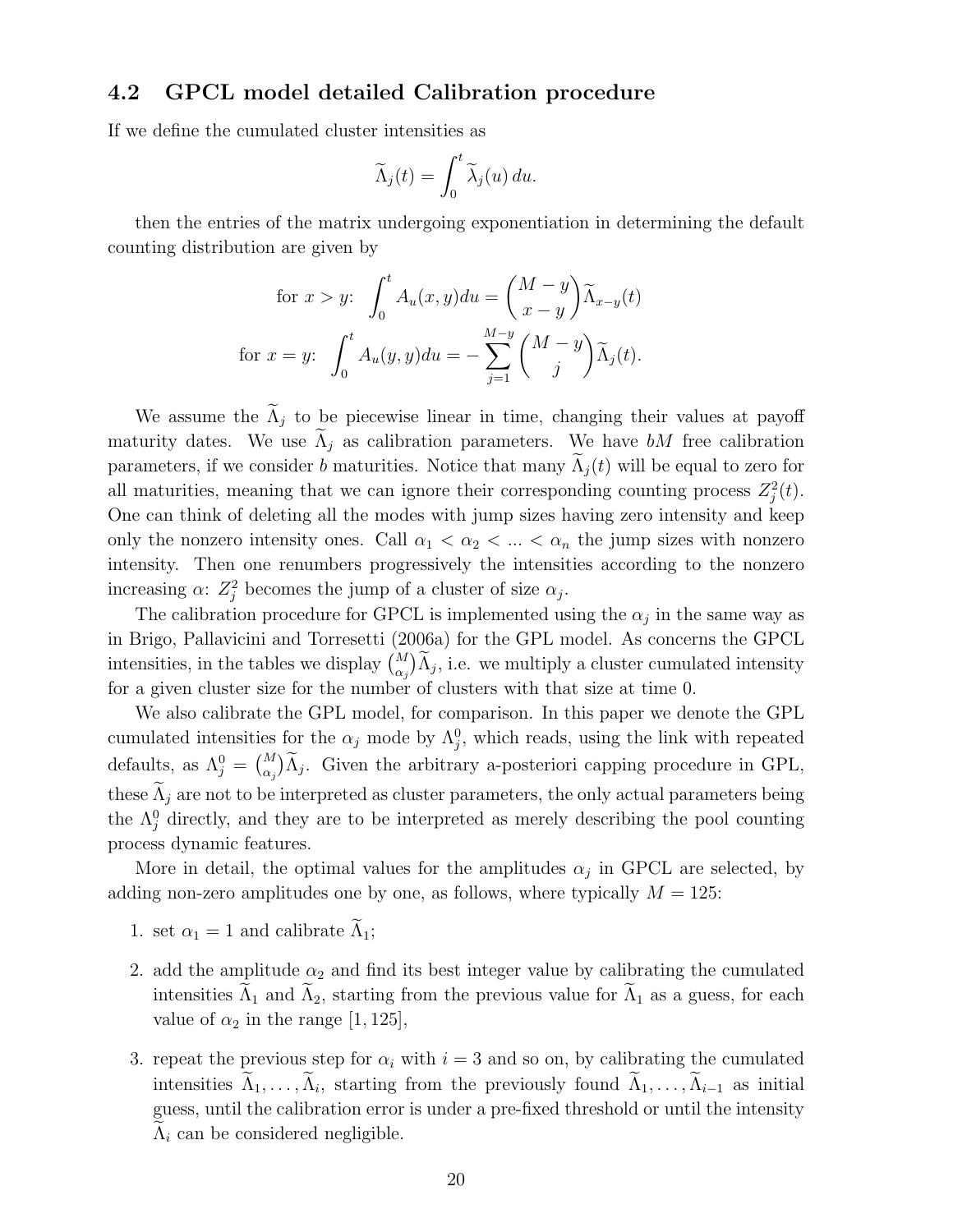The objective function  $f$  to be minimized in the calibration is the squared sum of the errors shown by the model to recover the tranche and index market quotes weighted by market bid-ask spreads:

$$
f(\alpha, \widetilde{\Lambda}) = \sum_{i} \epsilon_i^2, \quad \epsilon_i = \frac{x_i(\alpha, \widetilde{\Lambda}) - x_i^{\text{Mid}}}{x_i^{\text{Bid}} - x_i^{\text{Ask}}}
$$
(18)

where the  $x_i$ , with i running over the market quote set, are the index values  $S_0$  for DJi-TRAXX index quotes, and either the index periodic premiums  $S_0^{A,B}$  $_{0}^{A,B}$  or the upfront premium rates  $U^{A,B}$  for the DJi-TRAXX tranche quotes, see the appendix for more details.

#### 4.3 Calibration results

The calibration data set is the DJi-TRAXX main series on the run on October, 2 2006. In Tables 2 and 3 we list the discount interest rates, the CDO tranche spreads and the credit index spreads.

We calibrate three methods against such data set and we compare the results. They are listed in the tables.

- 1. The implied expected tranched loss method (hereafter ITL) described in Walker (2006) or in Torresetti, Brigo and Pallavicini (2006). It is a method which allows to check if arbitrage opportunities are present on the market by implying expected tranched losses satisfying basic no-arbitrage requirements.
- 2. The GPL model described in Brigo, Pallavicini and Torresetti (2006a) and summarized above, i.e.  $C_t = \min(Z_t, M)$  with Z as in (5) (referred to before as strategy 0). Such model, due to the capping feature, is not compatible with any of the previously described single-name dynamics avoiding repeated defaults.
- 3. The GPCL model described in the present paper (strategy 2), which represents an articulated solution to the repeated defaults problem. We implement the simplified version with cluster intensity  $\widetilde{\lambda}_s$  depending only on cluster size |s|.

First, we check that there are no arbitrage opportunities on October, 2 2006, by calibrating the ITL method. The calibration is almost exact and in Table 7 we show the expected tranched losses implied by the method, which we can use as reference values when comparing the other two models.

Then we calibrate the GPL and GPCL models, and we obtain the calibration parameters presented in Table 5, while the expected tranched losses implied by these two models are included in Table 7. We point out that this is a joint calibration across tranche seniority and maturity, since we are calibrating all and every tranche and index quote with a single model specification. When looking at the outputs of the calibrated models on the different maturities, we see that both our models perform very well on maturities of 3 years, 5 years and 7 years, for which the calibration error is within the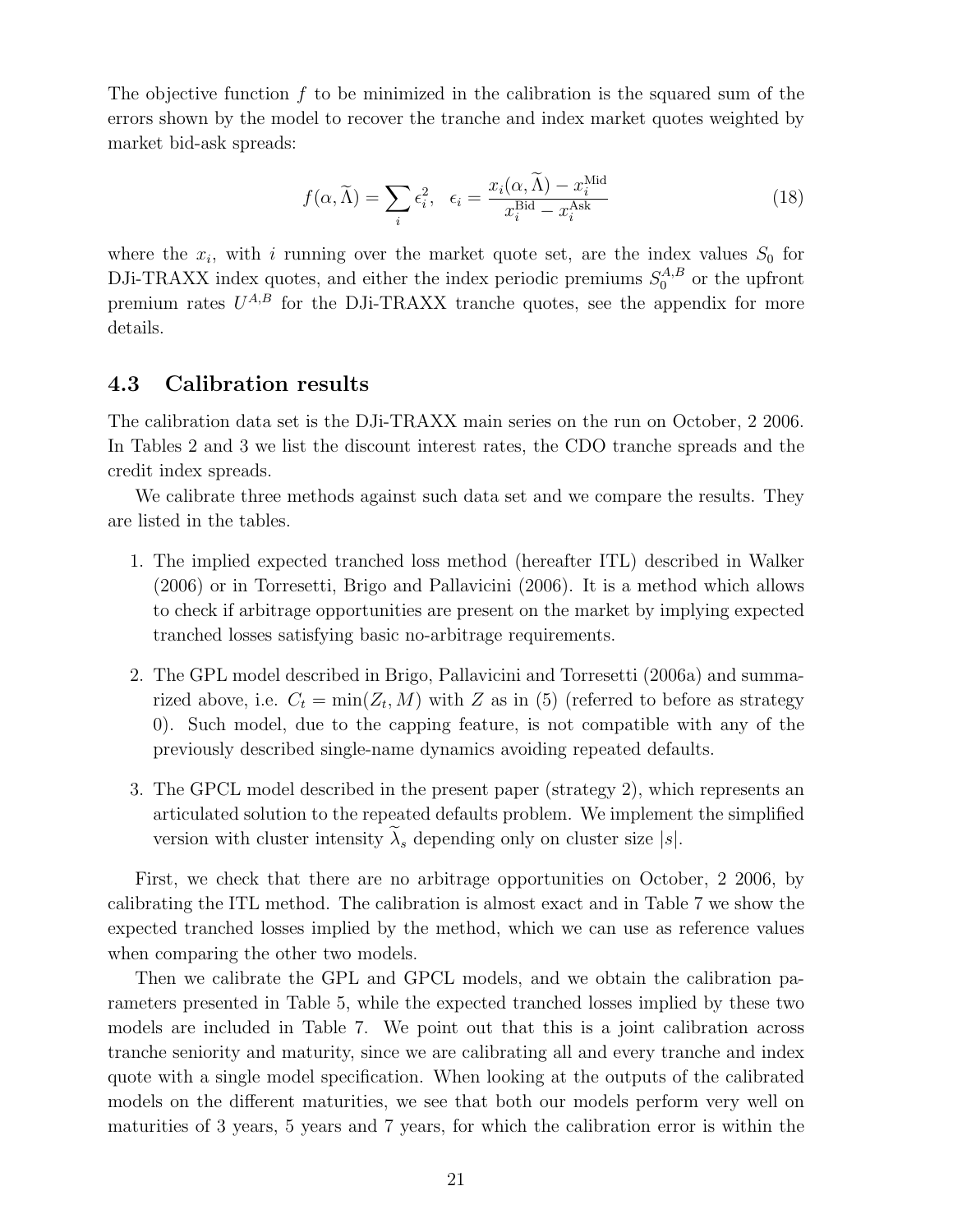

Figure 2: Loss distribution evolution of the GPL model (upper panel) and of the GPCL model (lower panel) at all the quoted maturities up to ten years, drawn as a continuous line.

bid-ask spread. The 10 year maturity quotes are more difficult to recover, but both models are close to the market values, as we see from the left panel of Table 8. Notice, however, that the GPCL model has a lower calibration error  $(10\% - 20\% \text{ better})$ .

The probability distributions implied by the two dynamical models are similar at gross-grain view, as one can see in Figure 2, but they differ if we observe the fine structure. Indeed, the tails of the two distributions show different bumps. The GPCL model shows a more complex pattern, and, as one can see from Table 5, its highest mode is the maximum portfolio loss, while the GPL model has a less clear tail configuration.

We also apply the ITL, GPL and GPCL methods to the CDX index and tranches (see Table 4 for market quotes), following the same procedure used for the DJi-TRAXX above. We find better results, that are summarized in Table 6 and in the right panel of Table 8.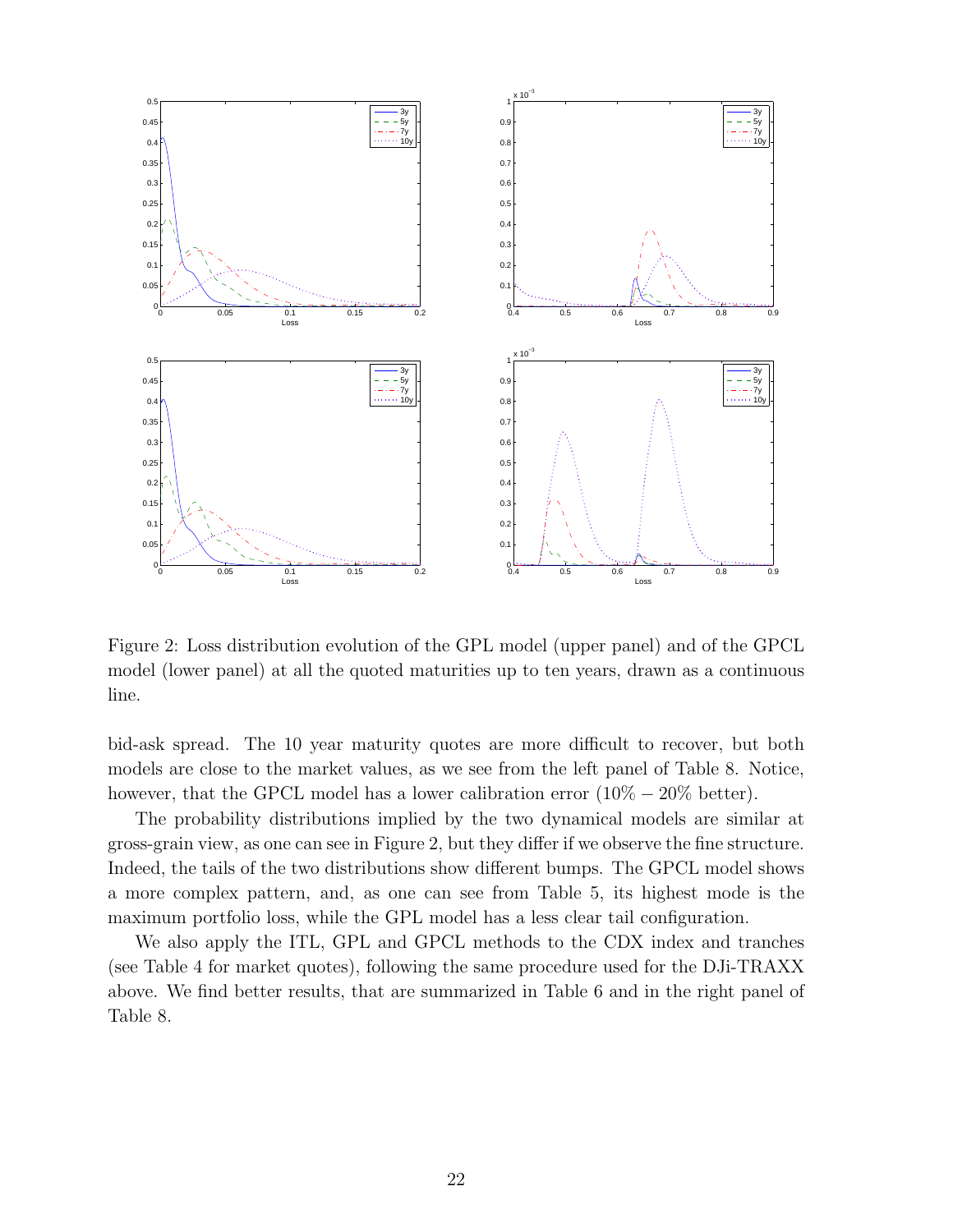## 5 Model Extensions

In this final section we hint at possible extensions of the basic model to account for more sophisticated features.

#### 5.1 Spread dynamics

The valuation of credit index forward contracts or options maturing at time  $T = T_a$ requires the calculation of the index spread at those future times, which in turn depends on the default intensity evolution. Consider, for instance, the case of deterministic interest rates (or more generally interest rates independent of defaults) for an index whose default leg protects against losses in the index pool up to time  $T<sub>b</sub>$  and where the spread premium payments occur at times  $T_1, T_2, \ldots, T_b$ . We have the spread expression at  $T_a$  as

$$
S_T = \frac{\int_T^{T_b} D(T,t) \mathbb{E}_T[h_{\bar{L}}(t)] dt}{\sum_{i=1}^b \delta_i D(T,T_i) \left(1 - \bar{C}_T - \int_T^{T_i} \mathbb{E}_T[h_{\bar{C}}(t)] dt\right) 1_{\{T_i > T\}}}
$$

where  $h_{\bar{L}}(t)$  is the default intensity of the cumulated portfolio loss process and  $h_{\bar{C}}(t)$  is the default intensity of the re-scaled default counting process  $\overline{C}$  (see for example Brigo, Pallavicini e Torresetti (2006a), or the Appendix, for a detailed description of credit index contracts) and  $D(s, t)$  is the discount factor, often assumed to be deterministic, between times s and t.

The GPCL model presented in the previous sections has single-name and default counting intensities given by equations (16). These intensities depend on which names have already defaulted. The dynamics of the index  $S_t$  (spread dynamics) can be enriched by more sophisticated modelling of the default intensities  $h_{\bar{L}}(t)$  and  $h_{\bar{C}}(t)$ , by explicitly adding stochasticity to the Poisson intensities  $\lambda_i(t)$ , e.g. resorting to the Gamma, scenario or CIR extensions of the model seen above.

#### 5.2 Spread dynamics through Gamma intensity

Assume now that the cumulated clusters intensities  $\widetilde{\Lambda}_s(t) := \int_0^t \widetilde{\lambda}_s(u) du$  are distributed at any time t according a Gamma distribution, i.e.

$$
\widetilde{\Lambda}_s(t) \sim \Gamma(k_s(t), \theta_s)
$$

where  $k > 0$  is the shape parameter and  $\theta > 0$  is the scale parameter in the Gamma distribution. These gamma processes are assumed to be independent of the exponential random variables triggering the jumps in the  $N_s$  Poisson processes. The Gamma choice is convenient because it does not alter the tractability of the basic model. See Brigo, Pallavicini e Torresetti (2006b) for a Gamma GPL implementation.

The Gamma distribution assumption for  $\tilde{\Lambda}_s(t) \sim \Gamma(k_s(t), \theta_s)$  at every time t is consistent with a Gamma process assumption for  $\Lambda_s(t)$ , whose distribution is controlled by both parameters k and  $\theta$ . The time constant  $\theta$  allows for little flexibility in the variance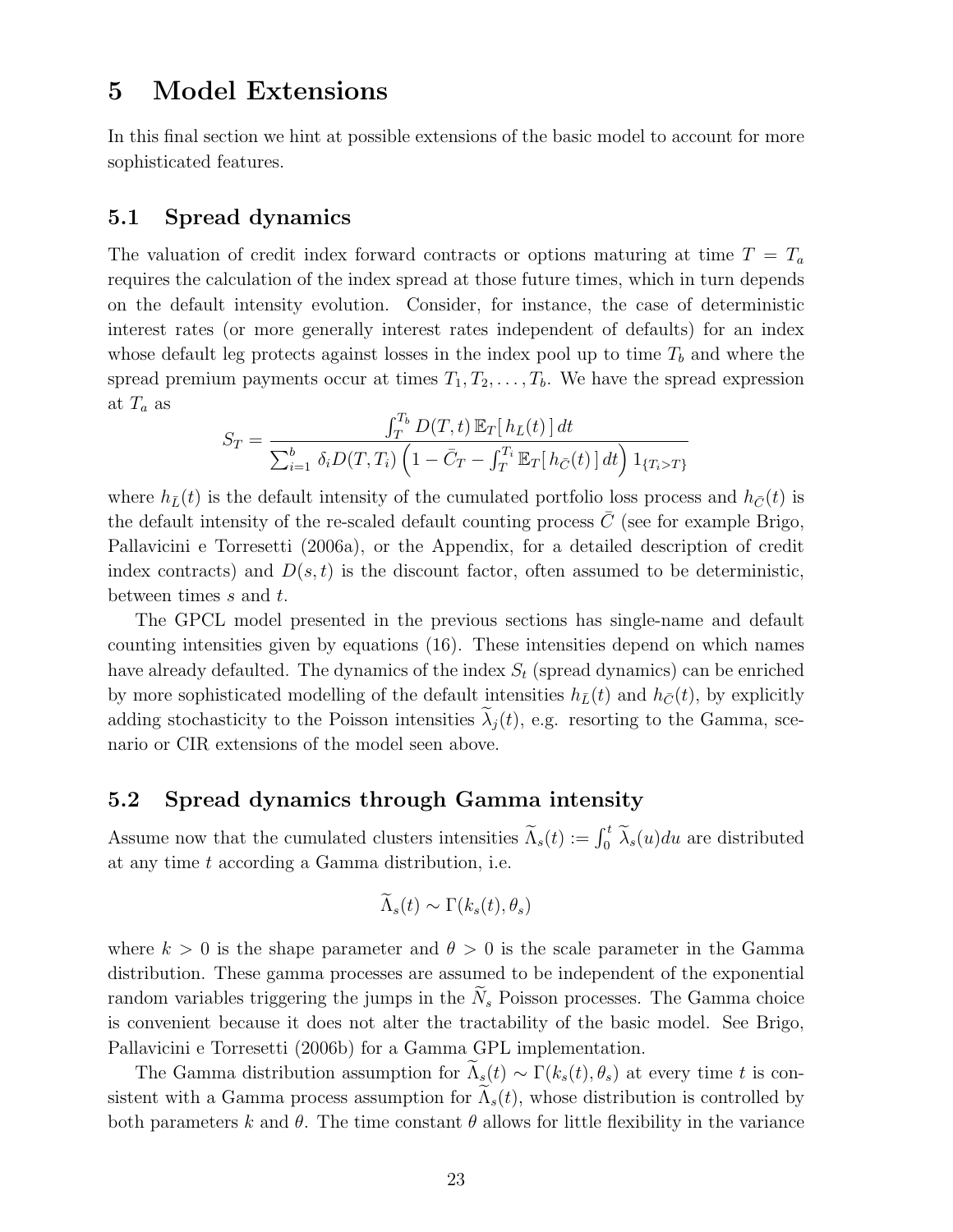term-structure of the process. In Brigo, Pallavicini and Torresetti (2006b) we improve the model in this respect, by introducing a piecewise Gamma GPL process extension.

#### 5.3 Spread dynamics through CIR intensity

A different and possibly more interesting extension is to model the cluster intensities according to a Cox Ingersoll Ross (CIR) process

$$
d\widetilde{\lambda}_s(t) = k_s(\theta_s - \widetilde{\lambda}_s(t))dt + \sigma_s \sqrt{\widetilde{\lambda}_s(t)}dW_s
$$

with  $2k_s\theta_s > \sigma_s^2$ . These CIR processes are assumed to be independent of the exponential random variables triggering the jumps in the  $N_s$  Poisson processes.

With respect to the case of deterministic cluster intensities, the model tractability is preserved, due to the closed form results which can be derived. Alternatively, jump diffusion JCIR intensities can be considered, maintaining tractability.

#### 5.4 Spread dynamics through Scenario intensity

A different extension is as follows. By taking scenarios on the clusters intensities we may easily extend our basic model. In this model we assume the intensities in all the clusters to take different scenarios with different probabilities. Indeed, assume now that the (possibly time varying) intensities  $\lambda_s$  are indexed by a random variable I taking values  $1, 2, \ldots, m$  with (risk-neutral) probabilities  $q_1, q_2, \ldots, q_m$ :  $\widetilde{\lambda}_s^I$  is then a random intensity for the s-th cluster process, depending on I. The related Poisson process is denoted by  $\widetilde{N}_s^I$ . I is assumed to be independent of the exponential random variables triggering the jumps of the Poisson processes. Conditional on  $I = i$ , the intensity of the process  $\widetilde{N}_s^I$  is  $\widetilde{\lambda}_s^i$ . This formulation does not spoil analytical tractability, since all the expected values can be calculated as a linear combination of conditional expectations.

#### 5.5 Recovery dynamics

We introduced in  $(2)$ , reported below here, the notion of recovery at default  $R_t$ :

$$
d\bar{L}_t = (1 - R_t)d\bar{C}_t \quad \text{(or, more precisely} \quad \bar{L}_t = \int_0^t (1 - R_u)d\bar{C}_u). \tag{19}
$$

Now we specify more about this notion. In general, for ease of computation, we assume  $R_t$  to be a  $\mathcal{G}_t$ -adapted and left-continuous (and hence predictable) process taking values in the interval [0, 1]. On predictability of the recovery process see also Bielecki and Rutkowski (2001). Here  $\mathcal{G}_t$  denotes the filtration consisting of default-free market information and of the default-count monitoring up to time  $t$ . This implies in particular, given (19), that the loss  $\bar{L}_t$  is  $\mathcal{G}_t$ -adapted too, as is reasonable. We noticed earlier that the no-arbitrage condition (1) is met if R takes values in [0, 1]. Equation (19) leaves us with the freedom of defining only two processes among  $\bar{L}_t$ ,  $\bar{C}_t$  and  $R_t$ . The more natural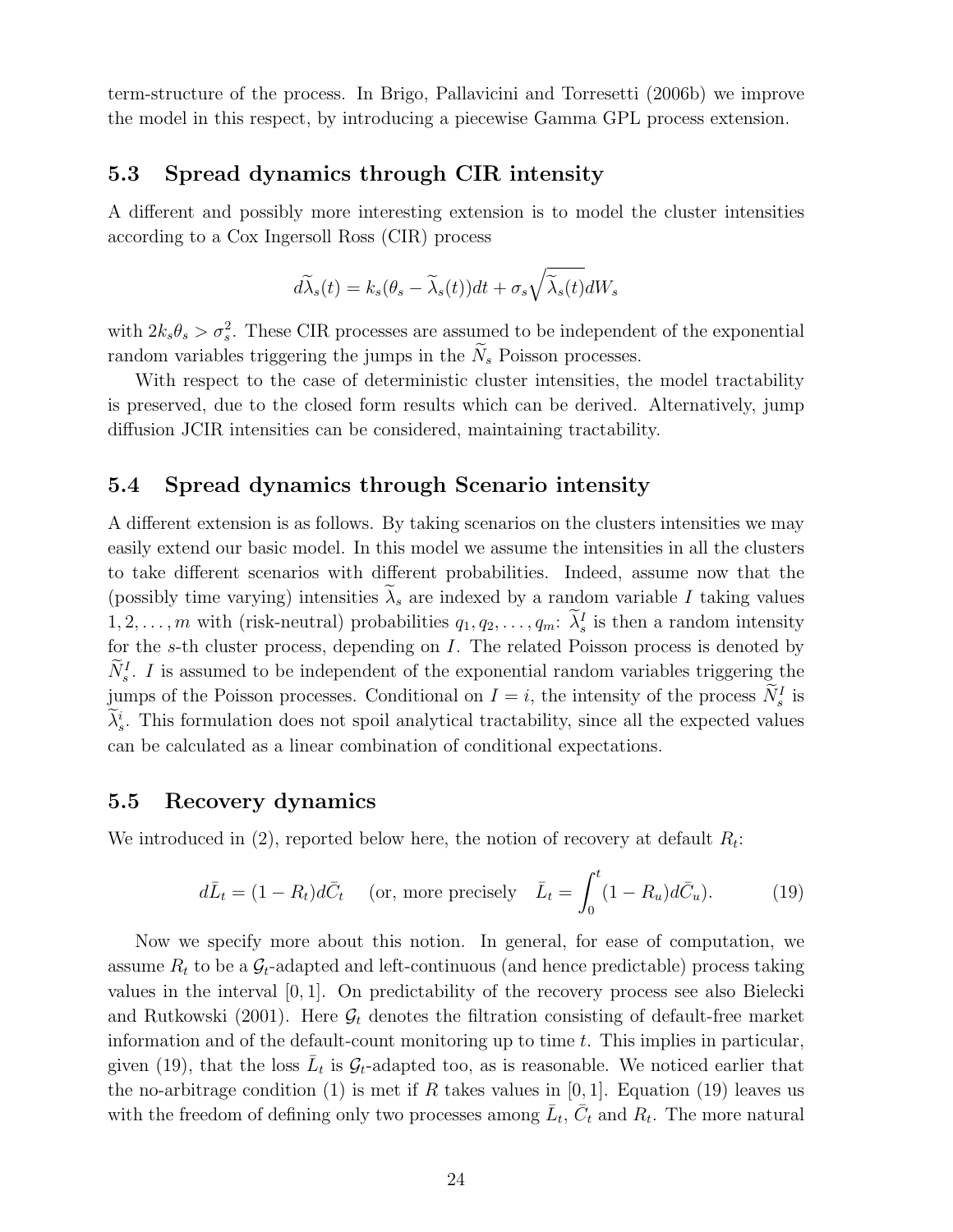approach would be modeling explicitly  $(\bar{C}_t, R_t)$ , obtaining  $\bar{L}_t$ , or modeling explicitly  $(\bar{L}_t, R_t)$ , obtaining  $\bar{C}_t$ , all of them adapted.

However, if we choose to model both  $\bar{L}_t$  and  $\bar{C}_t$  as  $\mathcal{G}_t$ -adapted processes and to infer  $R_t$ , we have to ensure that the resulting process  $R_t$  implicit in (19) is indeed left-continuous (and hence  $\mathcal{G}_t$ -predictable).

Indeed, in some formulations the predictability of the recovery is not possible. It is also a notion not always realistic: whether one or 125 names default in instant  $(t - dt, t]$ (i.e.  $dC_t = 1$  or  $dC_t = 125$ , respectively), we would be imposing the recovery  $R_t$  to be the same in both cases and, in particular, to depend only on the information up to  $t^-$ .

However, under adapted-ness and left-continuity the recovery rate can be expressed also in terms of the intensities of the loss and default rate processes. From equation (19), by definition of compensator, we obtain

$$
R_t = 1 - \frac{h_{\bar{L}}(t)}{h_{\bar{C}}(t)}.\tag{20}
$$

Equation (20) shows that the recovery rate at default is directly related to the intensities of both the loss and the default rate processes. Thus, the choice for the intensity dynamics does induce a dynamics for the recovery rate.

In Brigo, Pallavicini and Torresetti  $(2006b)$  the cumulated portfolio loss process L is directly modelled as a GPL-type process with deterministic intensities and an extended set of allowed jump amplitudes that go beyond  $1/M, 2/M, \ldots, 1$ , according to (7). In this approach the recovery is implicitly defined. Numerical results show that calibrations are better with respect to the choice of modeling the default counting process as a GPL process instead (Brigo, Pallavicini, and Torresetti (2006a)). The direct loss modeling allows for both portfolio total loss and for more granular small-size losses. In particular super-senior tranches seem to be quoted taking into account the possibility of portfolio total loss, so that the direct loss model outperforms the default counting process model with a constant or simple recovery formulation.

On the other hand, the GPCL model derived within the CPS framework in the preceding sections requires direct modeling of the pool counting process. Thus, if the recovery rate  $R$  is constant, the portfolio total loss is forbidden, since bounded to be not greater than  $1 - R$  on a unit portfolio notional.

We now examine possible ways to model the loss more realistically, starting from a GPL or GPCL model formulated in terms of default counting process. This amounts to implicitly model the recovery rate, since the number of defaults and the loss are linked by the recovery at default.

#### 5.6 Recovery dynamics through Deterministic mapping

A first approach to implicitly model recovery rates consists in defining the cumulated portfolio loss  $\bar{L}_t$  process as a deterministic function of the pool counting process  $\bar{C}_t$  via a deterministic map, as previously done when dealing with repeated defaults exceeding the pool size, through the a-posteriori capping technique used in the basic GPL model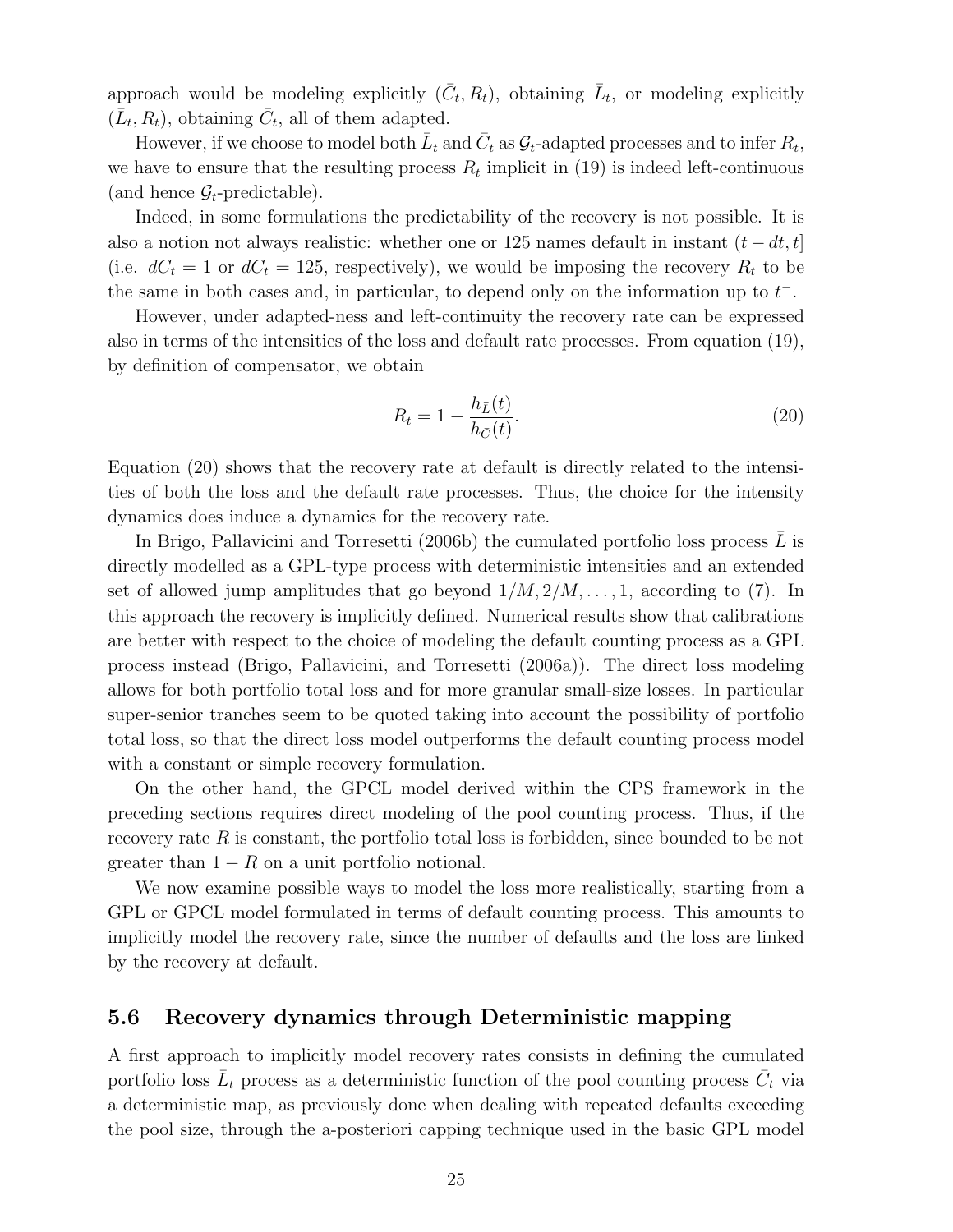(see Section 3.1). Generalizing that approach leads to the setting

$$
\bar{L}_t := \psi(\bar{C}_t),
$$

where  $\psi$  is a non-decreasing deterministic function with  $\psi(0) = 0$  and  $\psi(1) \leq 1$ . What does this imply in terms of recovery dynamics? We can easily write

$$
d\bar{L}_t = \sum_{k=1}^{M} \left[ \frac{\psi(\bar{C}_{t^-} + k/M) - \psi(\bar{C}_{t^-})}{k/M} \right] 1_{\{d\bar{C}_{t} = k/M\}} d\bar{C}_t
$$

which shows that the recovery at default in this case would not be predictable, depending explicitly from  $dC_t$ , except for very special  $\psi$ 's.

A generalization based on a random process transformation (rather than a deterministic function) of the counting process leading to an implicit dynamics of the recovery process is presented in the next section.

#### 5.7 Recovery dynamics through Gamma mapping

Consider a stochastic process  $u \mapsto \Psi_u$  in time u,  $\mathcal{G}_u$ -adapted and taking values in [0, 1], right-continuous with left limit, and independent of the default counting process  $\bar{C}_t$ , and use it to map the positive non-decreasing pool counting process  $\bar{C}_t$  taking values in [0, 1] into the portfolio cumulated loss  $\bar{L}_t$ , sharing the same characteristics, i.e. define

$$
\bar{L}_t:=\Psi_{\bar{C}_t}.
$$

Further, assume the process satisfies the following requirements, enforcing the noarbitrage conditions:

$$
\Psi_0 = 0
$$
,  $\Psi_1 \le 1$ , and  $d\Psi_t \ge 0$ 

This way the cumulated portfolio loss can be viewed as a stochastic time change of the process Ψ. Further, in order to allow for portfolio total loss, we enforce the stronger condition

$$
\Psi_1=1.
$$

The time change does not spoil the analytical tractability of the model. If we know the probability distribution function of the pool counting process and of  $\Psi$ , we can simply derive the probability distribution function of the portfolio loss through an iterated expectation, thanks to independence:

$$
\mathbb{Q}\left\{\left|\bar{L}_t \leq x\right.\right\} = \mathbb{E}\left[\mathbb{Q}\left\{\left|\bar{L}_t \leq x\right|\bar{C}_t\right.\right\}\right] = \int \mathbb{Q}\left\{\Psi_y \leq x\right\} p_{\bar{C}_t}(y) dy
$$

As a relevant example, assume the process  $u \mapsto \Psi_u$  is a Gamma process with shape parameter  $\mu(u)$  and scale parameter  $\nu$ . The monotonicity of the resulting loss process can be easily checked, while the probability distribution of the process can be calculated explicitly. Indeed, as a direct calculation can show, for any times  $s < t < T$ , the conditional distribution of  $\Psi_t$ , given  $\Psi_s$  and  $\Psi_T$  is known in terms of the Beta distribution.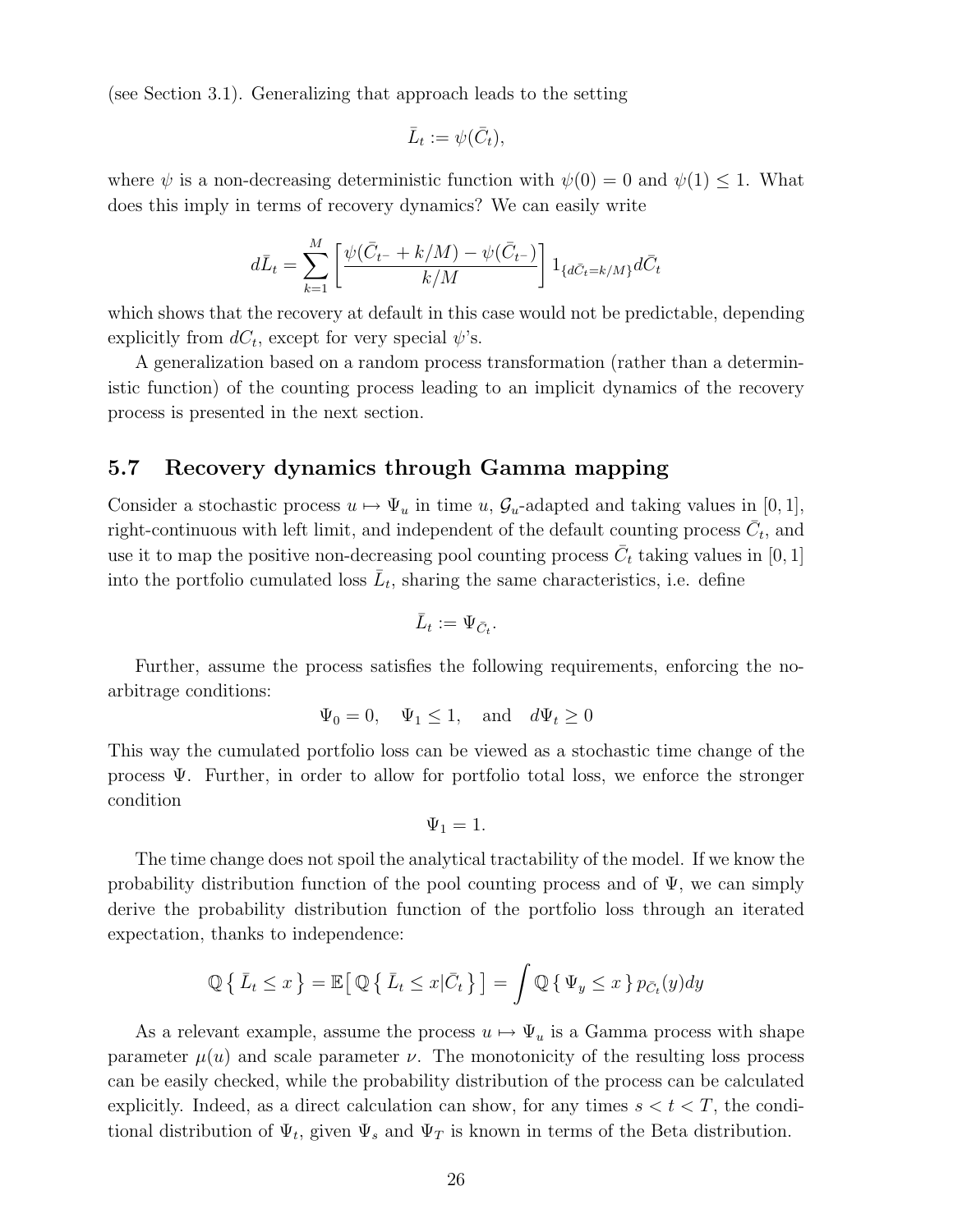The calculation of the unconditional distribution of the cumulated portfolio loss follows directly.

Exactly as for the previous case based on the deterministic transform  $\psi$ , here the implicit recovery at default turns out to be not predictable in general.

## 6 Conclusions

We have extend the common Poisson shock (CPS) framework in two possible ways that avoid repeated defaults. The second way, more consistent with the original spirit of the CPS framework, leads to the Generalized-Poisson adjusted-Cluster-dynamics Loss model (GPCL) . We have illustrated the relationship of the GPCL with our earlier Generalized Poisson Loss (GPL) model, pointing out that while the GPCL model shares the good calibration power of the GPL model, it further allows for consistency with single names, thus constituing one of the few explict examples of top down approaches to loss modeling with real consistency for single names, or of bottom up approaches with real dynamical features.

Further research concerns recovery dynamics, calibration and analysis of forward start tranches and tranche options, when liquid quotes will be available, and analysis of calibration stability through history. A preliminary analysis of stability with the GPL model is however presented in Brigo, Pallavicini and Torresetti (2006b), showing good results. This is encouraging and leads to assuming the GPCL stability as well, although a rigorous check is in order in further work.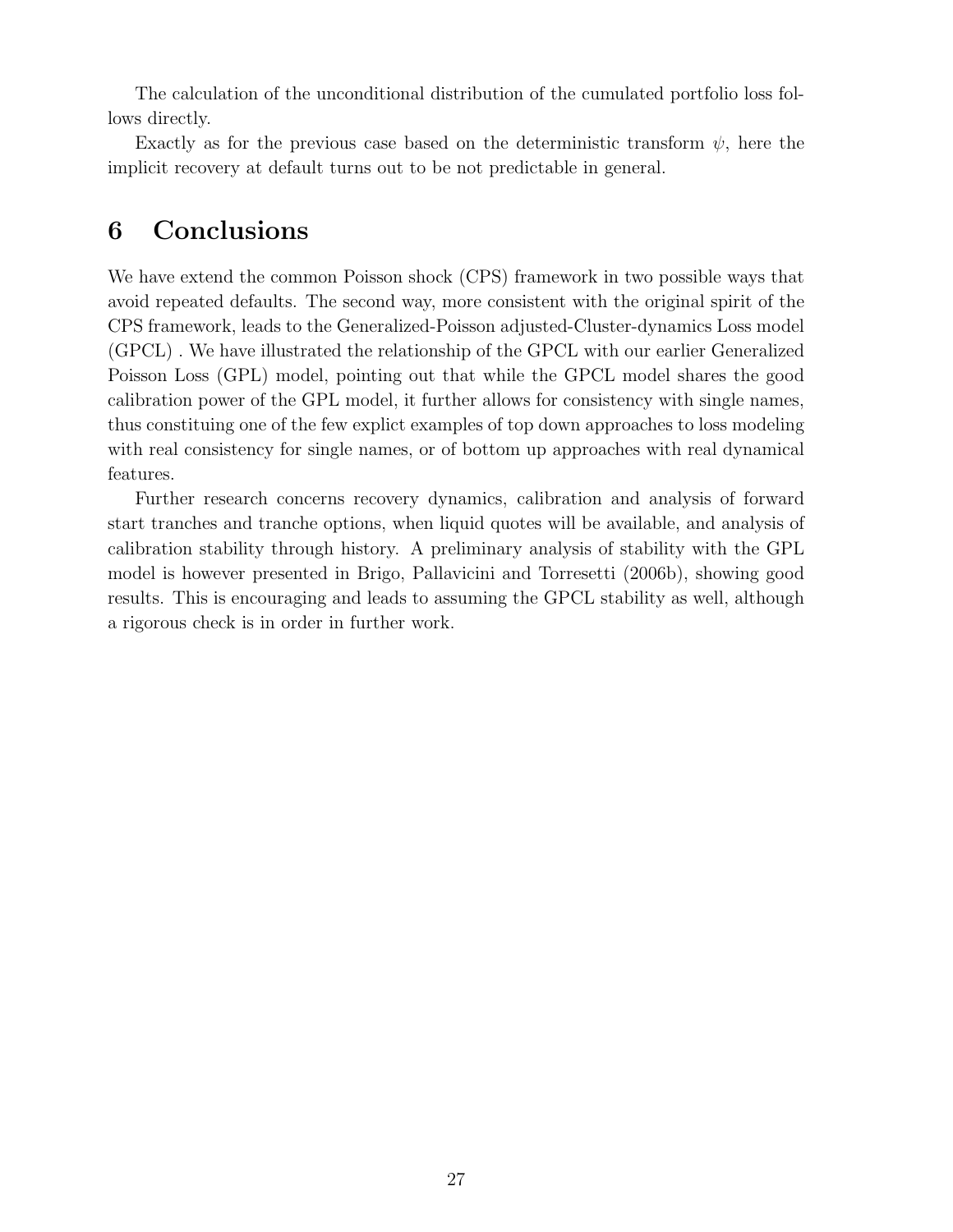## References

- [1] Balakrishna, B.S. (2006). A Semi-Analytical Parametric Model for Credit Defaults. Working paper, available at http://www.defaultrisk.com/pp crdrv128.htm
- [2] Bennani, N. (2005). The forward loss model: a dynamic term structure approach for the pricing of portfolio credit derivatives. Working paper available at http://defaultrisk.com/pp\_crdrv\_95.htm
- [3] Bennani, N. (2006). A Note on Markov Functional Loss Models. Working Paper, available at http://www.defaultrisk.com/pp\_cdo\_01.htm
- [4] Bielecki, T., and Rutkowski, M. (2001). Credit Risk: Modeling, Valuation and Hedging. Springer Verlag, Heidelberg.
- [5] Bielecki, T., Vidozzi, A., and Vidozzi, L. (2006). Pricing and hedging of basket default swaps and related derivatives. Preprint
- [6] Brigo, D., Pallavicini, A. and Torresetti, R. (2006a). The Dynamical Generalized-Poisson loss model, Part one. Introduction and CDO calibration. Short version to appear in Risk Magazine. Extended version available at http://www.defaultrisk.com/pp crdrv117.htm
- [7] Brigo, D., Pallavicini, A. and Torresetti, R. (2006b). The Dynamical Generalized-Poisson Loss model, Part two. Calibration stability and spread dynamics extensions. Short version to appear in Risk Magazine. Extended version available at http://www.defaultrisk.com/pp\_crdrv117.htm
- [8] Chapovsky, A., Rennie, A., and Tavares, P.A.C. (2006). Stochastic Intensity Modelling for Structured Credit Exotics. Merrill Lynch working paper.
- [9] Di Graziano, G., and Rogers, C. (2005), A new approach to the modeling and pricing of correlation credit derivatives. Working paper available at www.statslab.cam.ac.uk/∼chris/papers/cdo21.pdf
- [10] Elouerkhaoui, Y. (2006). Pricing and Hedging in a Dynamic Credit Model, Citigroup Working paper, Presented at the conference "Credit Correlation: Life After Copulas", London, Sept 29, 2006
- [11] Errais, E., Giesecke, K., and Goldberg, L. (2006). Pricing credit from the top down with affine point processes. Working paper available at http://www.stanford.edu/dept/MSandE/people/faculty/giesecke/indexes.pdf
- [12] Giesecke, K., and Goldberg, L. (2005). A top down approach to multi-name credit. Working paper available at http://www.stanford.edu/dept/MSandE/people/faculty/giesecke/topdown.pdf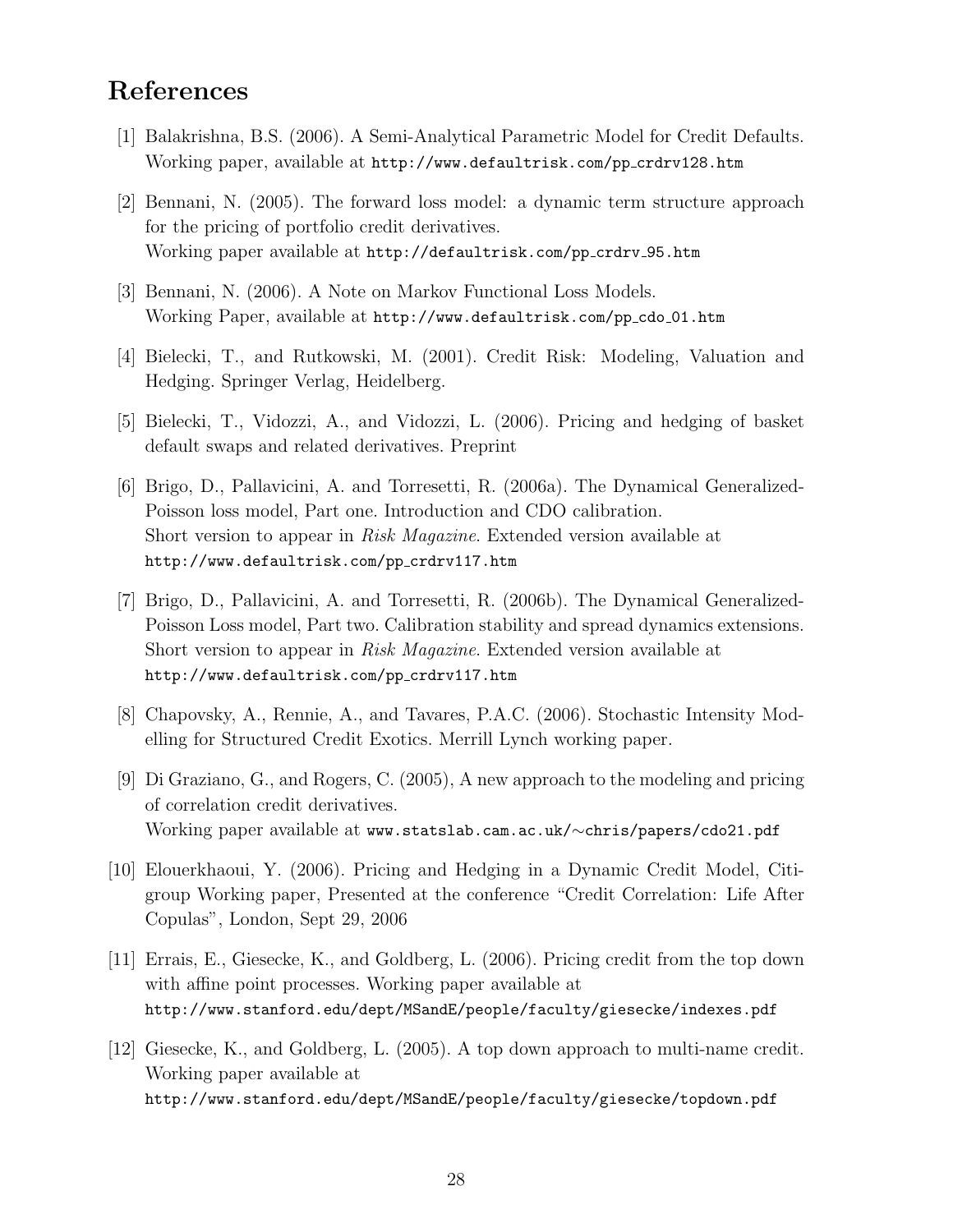- [13] Golub, H. and Van Loan, C. (1983). Matrix Computation, p. 384, Johns Hopkins University Press.
- [14] Hess, K., Liewald, A., Schmidt, K. (2002). An extension of Panjer's recursion. Astin Bulletin 32, 283-297.
- [15] Lindskog, F., and McNeil, A. (2003). Common Poisson shock models: applications to insurance and credit risk modelling. Astin Bulletin 33, 209-238.
- [16] Schönbucher, P. (2005). Portfolio losses and the term structure of loss transition rates: a new methodology for the pricing of portfolio credit derivatives. Working paper available at http://defaultrisk.com/pp model 74.htm
- [17] Sidenius, J., Piterbarg, V., Andersen, L. (2005). A new framework for dynamic credit portfolio loss modeling. Working paper available at http://defaultrisk.com/pp\_model\_83.htm
- [18] Torresetti, R., Brigo, D., and Pallavicini, A. (2006). Implied Expected Tranched Loss Surface from CDO Data. Working paper.
- [19] Walker, M. (2006). CDO models. Towards the next generation: incomplete markets and term structure. Working paper available at http://defaultrisk.com/pp\_crdrv109.htm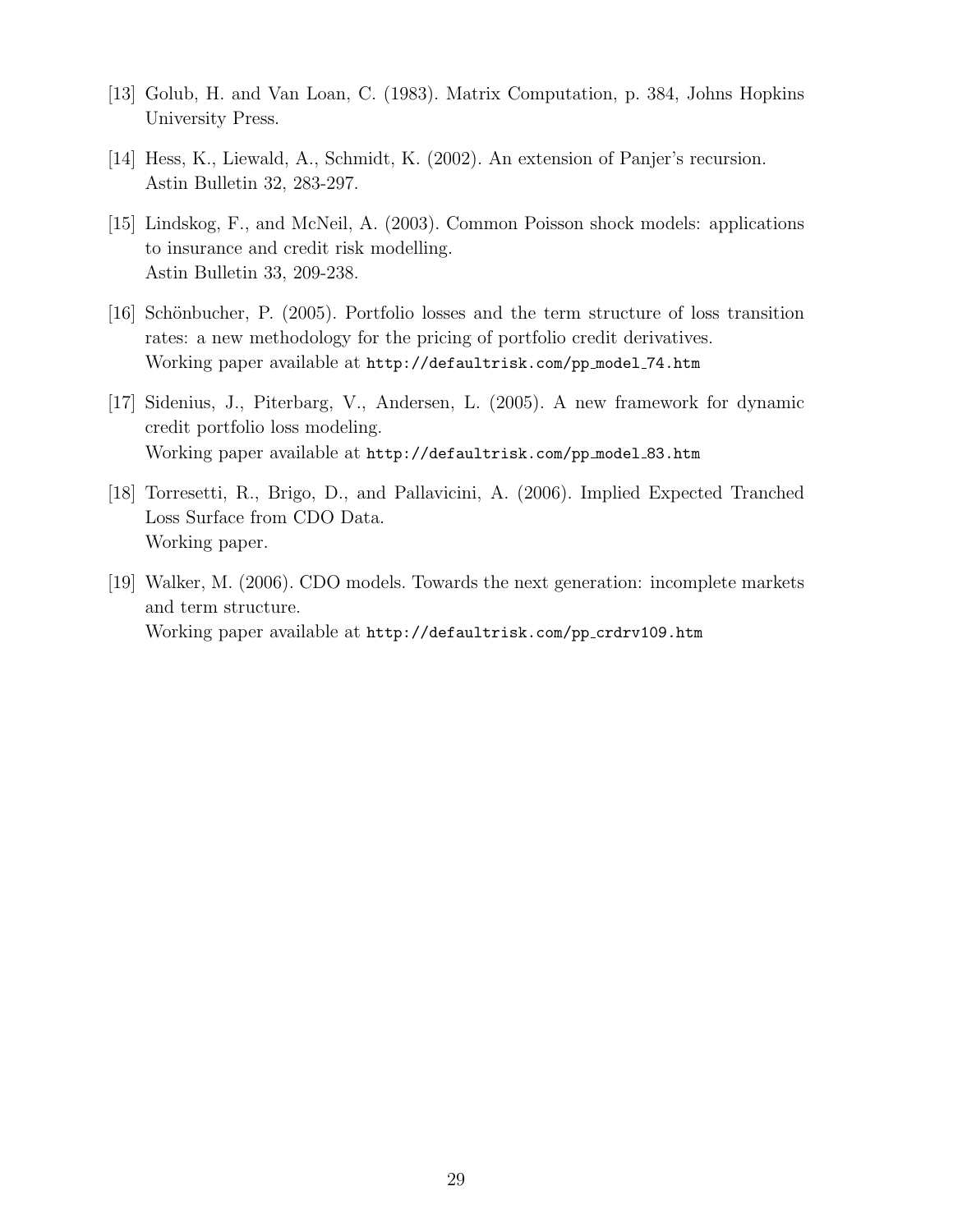### A Market quotes

The most liquid multi-name credit instruments available in the market are credit indices and CDO tranches (e.g. DJi-TRAXX, CDX).

#### A.1 Credit indices

The index is given by a pool of names  $1, 2, \ldots, M$ , typically  $M = 125$ , each with notional  $1/M$  so that the total pool has unitary notional. The index default leg consists of protection payments corresponding to the defaulted names of the pool. Each time one or more names default the corresponding loss increment is paid to the protection buyer, until final maturity  $T = T_b$  arrives or until all the names in the pool have defaulted.

In exchange for loss increase payments, a periodic premium with rate S is paid from the protection buyer to the protection seller, until final maturity  $T_b$ . This premium is computed on a notional that decreases each time a name in the pool defaults, and decreases of an amount corresponding to the notional of that name (without taking out the recovery).

We denote with  $\bar{L}_t$  the portfolio cumulated loss and with  $\bar{C}_t$  the number of defaulted names up to time t re-scaled by M. Thus,  $0 \leq \bar{L}_t \leq \bar{C}_t \leq 1$ . The discounted payoff of the two legs of the index is given as follows:

$$
\text{DefLeg}(0) := \int_0^T D(0, t) d\bar{L}_t
$$

$$
\text{PreminLeg}(0) := S_0 \sum_{i=1}^b D(0, T_i) \int_{T_{i-i}}^{T_i} (1 - \bar{C}_t) dt
$$

where  $D(s, t)$  is the (deterministic) discount factor between times s and t. The integral on the right hand side of the premium leg is the outstanding notional on which the premium is computed for the index. Often the premium leg integral involved in the outstanding notional is approximated so as to obtain

$$
P_{REMIUMLEG}(0) = S_0 \sum_{i=1}^{b} \delta_i D(0, T_i) (1 - \bar{C}_{T_i})
$$

where  $\delta_i = T_i - T_{i-1}$  is the year fraction.

Notice that, differently from what will happen with the tranches (see the following section), here the recovery is not considered when computing the outstanding notional, in that only the number of defaults matters.

The market quotes the value of  $S_0$  that, for different maturities, balances the two legs. If one has a model for the loss and the number of defaults one may impose that the loss and number of defaults in the model, when plugged inside the two legs, lead to the same risk neutral expectation (and thus price) when the quoted  $S_0$  is inside the premium leg, leading to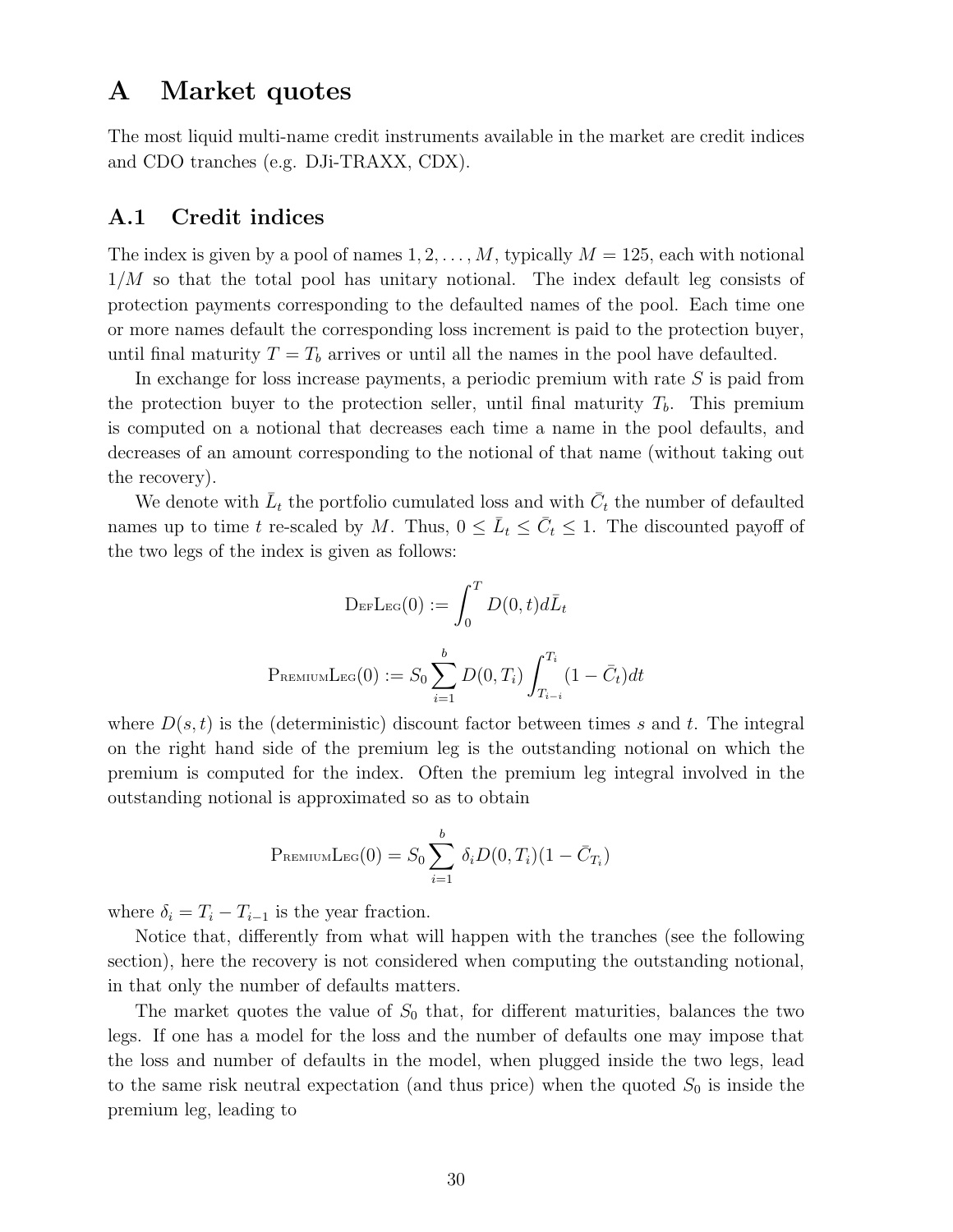$$
S_0 = \frac{\mathbb{E}_0\left[\int_0^T D(0, t) d\bar{L}_t\right]}{\mathbb{E}_0\left[\sum_{i=1}^b \delta_i D(0, T_i)(1 - \bar{C}_{T_i})\right]}
$$
(21)

#### A.2 CDO tranches

Synthetic CDO with maturity  $T$  are contracts involving a protection buyer, a protection seller and an underlying pool of names. They are obtained by putting together a collection of Credit Default Swaps (CDS) with the same maturity on different names, 1, 2, ..., M, typically  $M = 125$ , each with notional  $1/M$ , and then "tranching" the loss of the resulting pool between the points A and B, with  $0 \leq A < B \leq 1$ .

$$
\bar{L}_{t}^{A,B} := \frac{1}{B-A} \left[ (\bar{L}_{t} - A) 1_{\{A < \bar{L}_{t} \le B\}} + (B - A) 1_{\{\bar{L}_{t} > B\}} \right]
$$

Once enough names have defaulted and the loss has reached A, the count starts. Each time the loss increases the corresponding loss change re-scaled by the tranche thickness  $B - A$  is paid to the protection buyer, until maturity arrives or until the total pool loss exceeds B, in which case the payments stop.

The discounted default leg payoff can then be written as

$$
\mathrm{DefL}_{\mathrm{EG}}(0;A,B) := \int_0^T D(0,t) d\bar{L}_t^{A,B}
$$

Again, one should not be confused by the integral, the loss  $\bar{L}^{A,B}_t$  changes with discrete jumps. Analogously, also the total loss  $\bar{L}_t$  and the tranche outstanding notional change with discrete jumps.

As usual, in exchange for the protection payments, a premium rate  $S_0^{A,B}$  $_{0}^{A,B}$ , fixed at time  $T_0 = 0$ , is paid periodically, say at times  $T_1, T_2, \ldots, T_b = T$ . Part of the premium can be paid at time  $T_0 = 0$  as an upfront  $U_0^{A,B}$  $_{0}^{A,B}$ . The rate is paid on the "survived" average tranche notional. If we assume that the payments are made on the notional remaining at each payment date  $T_i$ , rather than on the average in  $[T_{i-1}, T_i]$ , the discounted payoff of the premium leg can be written as

$$
P_{REMIUMLEG}(0; A, B) := U_0^{A,B} + S_0^{A,B} \sum_{i=1}^b \delta_i D(0, T_i) (1 - \bar{L}_{T_i}^{A,B})
$$

where  $\delta_i = T_i - T_{i-1}$  is the year fraction.

When pricing CDO tranches, one is interested in the premium rate  $S_0^{A,B}$  $_{0}^{A,B}$  that sets to zero the risk neutral price of the tranche. The tranche value is computed taking the (risk-neutral) expectation (in  $t = 0$ ) of the discounted payoff consisting on the difference between the default and premium legs above. We obtain

$$
S_0^{A,B} = \frac{\mathbb{E}_0\left[\int_0^T D(0,t)d\bar{L}_t^{A,B}\right] - U_0^{A,B}}{\mathbb{E}_0\left[\sum_{i=1}^b \delta_i D(0,T_i)(1-\bar{L}_{T_i}^{A,B})\right]}
$$
(22)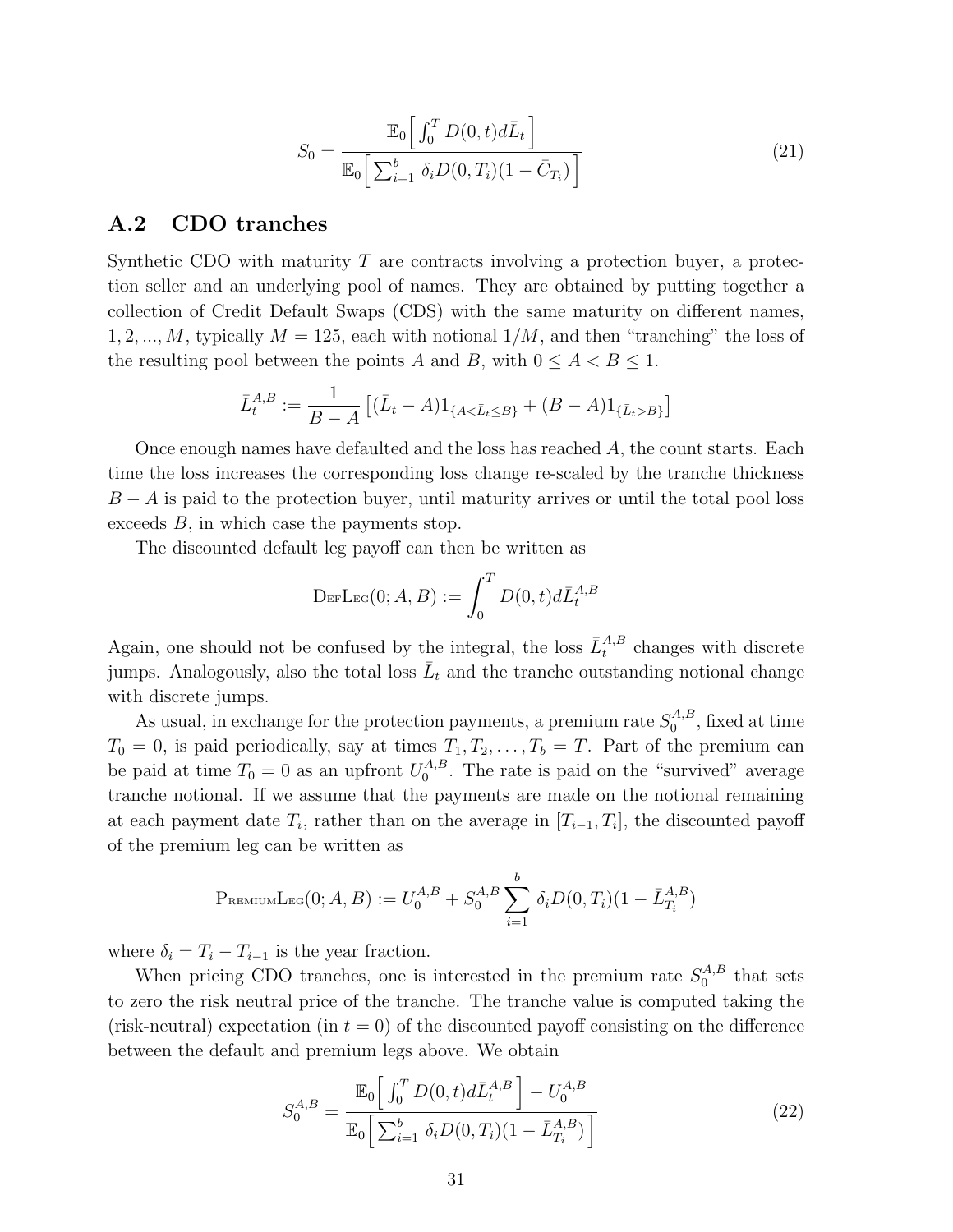The above expression can be easily recast in terms of the upfront premium  $U_0^{A,B}$  $\int_0^{A,B}$  for tranches that are quoted in terms of upfront fees.

The tranches that are quoted on the market refer to standardized pools, standardized attachment-detachment points  $A - B$  and standardized maturities  $T$ .

Actually, for the i-Traxx and CDX pools, the equity tranche  $(A = 0, B = 3\%)$  is quoted by means of the fair  $U_0^{A,B}$  $S_0^{A,B}$ , while assuming  $S_0^{A,B} = 500bps$ . All other tranches are quoted by means of the fair  $S_0^{A,B}$  $_{0}^{A,B}$ , assuming no upfront fee  $(U_{0}^{A,B}=0)$ .

# B Tables: Calibration Inputs and Outputs

| Date                   | Rate     | Date            | Rate     | Date                   | Rate   | Date          | Rate   |
|------------------------|----------|-----------------|----------|------------------------|--------|---------------|--------|
| $20$ -Dec-06           | $3.41\%$ | $21-Sep-09$     | $3.71\%$ | $20$ -Jun-12           | 3.75%  | $20$ -Mar-15  | 3.83%  |
| $20$ -Mar-07           | 3.57%    | $21$ -Dec-09    | 3.72\%   | $20$ -Sep-12           | 3.76%  | $22$ -Jun-15  | 3.84\% |
| $20 - \text{Jun} - 07$ | $3.66\%$ | $22$ -Mar-10    | 3.72\%   | $20$ -Dec-12           | 3.76\% | $21-Sep-15$   | 3.84\% |
| $20-Sep-07$            | 3.70%    | $21-J$ un- $10$ | 3.72\%   | $20$ -Mar-13           | 3.77%  | $21$ -Dec-15  | 3.85%  |
| $20$ -Dec-07           | 3.72\%   | $20$ -Sep-10    | 3.72\%   | $20 - \text{Jun} - 13$ | 3.77%  | $21-Mar-16$   | 3.86%  |
| $20$ -Mar-08           | 3.72\%   | $20$ -Dec-10    | 3.72\%   | $20$ -Sep-13           | 3.78%  | $20 - Jun-16$ | 3.87%  |
| $20 - J$ un $-08$      | 3.72\%   | $21-Mar-11$     | 3.73%    | $20$ -Dec-13           | 3.79%  | $20$ -Sep-16  | 3.87%  |
| $22$ -Sep-08           | 3.72\%   | $20 - Jun-11$   | 3.73%    | $20$ -Mar-14           | 3.80%  | $20$ -Dec-16  | 3.88%  |
| $22$ -Dec-08           | 3.72\%   | $20$ -Sep-11    | $3.74\%$ | $20$ -Jun-14           | 3.80%  |               |        |
| $20$ -Mar-09           | 3.71\%   | $20$ -Dec-11    | 3.74\%   | $22-Sep-14$            | 3.81%  |               |        |
| $22 - Jun-09$          | 3.71\%   | $20$ -Mar-12    | 3.74%    | $22$ -Dec-14           | 3.82%  |               |        |

Table 2: EUR zero-coupon continuously-compounded spot rates (ACT/365).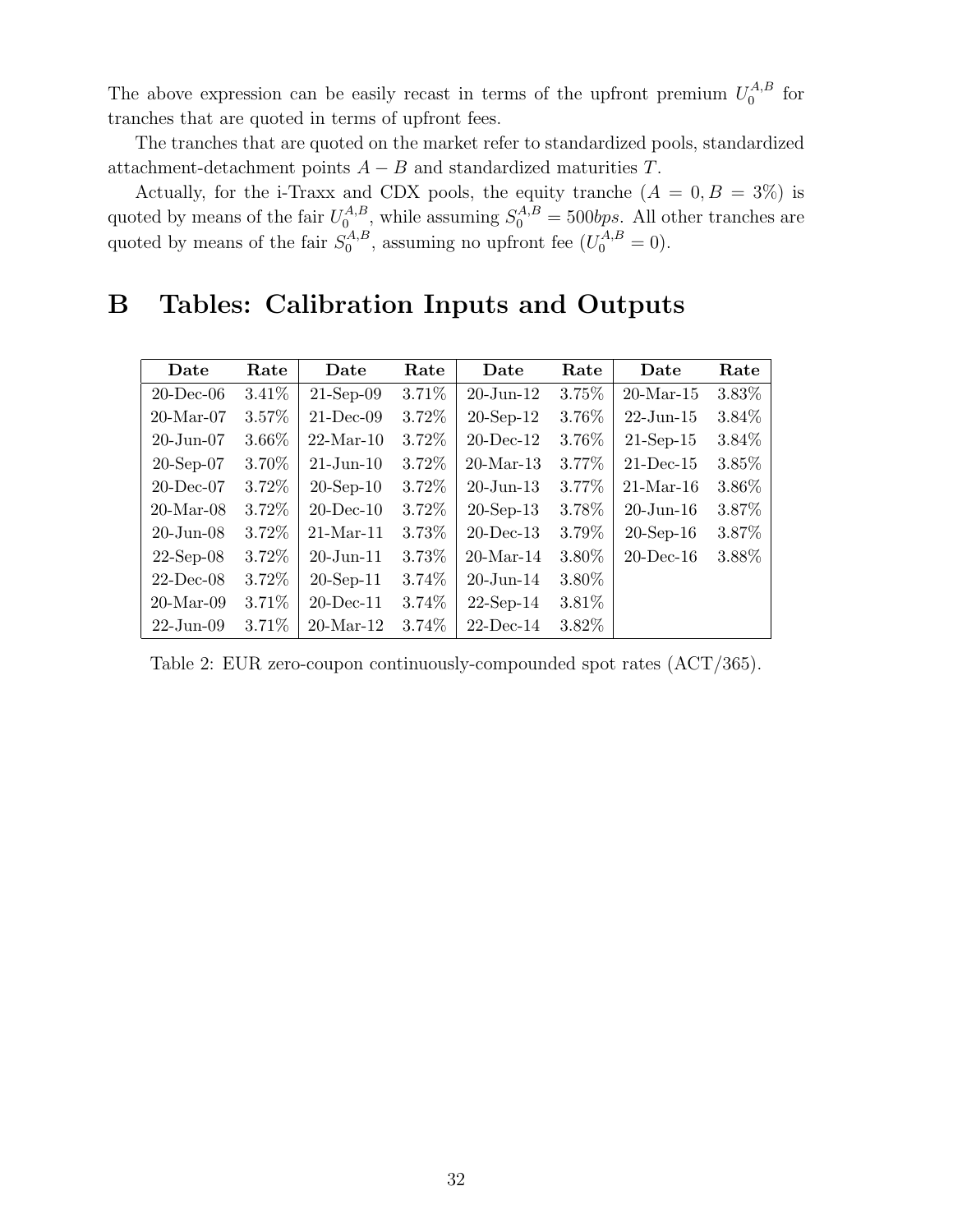|                | Att-Det  |           | <b>Maturities</b> |             |             |  |  |  |  |
|----------------|----------|-----------|-------------------|-------------|-------------|--|--|--|--|
|                |          | 3y        | 5y                | 7y          | 10y         |  |  |  |  |
| Index          |          | 18(0.5)   | 30(0.5)           | 40(0.5)     | 51(0.5)     |  |  |  |  |
| <b>Tranche</b> | $0-3$    | 350(150)  | 1975(25)          | 3712(25)    | 4975(25)    |  |  |  |  |
|                | $3-6$    | 5.50(4.0) | 75.00(1.0)        | 189.00(2.0) | 474.00(4.0) |  |  |  |  |
|                | $6 - 9$  | 2.25(3.0) | 22.25(1.0)        | 54.25(1.5)  | 125.50(3.0) |  |  |  |  |
|                | $9 - 12$ |           | 10.50(1.0)        | 26.75(1.5)  | 56.50(2.0)  |  |  |  |  |
|                | 12-22    |           | 4.00(0.5)         | 9.00(1.0)   | 19.50(1.0)  |  |  |  |  |
|                | 22-100   |           | 1.50(0.5)         | 2.85(0.5)   | 3.95(0.5)   |  |  |  |  |

Table 3: DJi-TRAXX index and tranche quotes in basis points on October 2, 2006, along with the bid-ask spreads. Index and tranches are quoted through the periodic premium, whereas the equity tranche is quoted as an upfront premium. See Appendix A.

|         | Att-Det   |           | <b>Maturities</b> |              |              |  |  |  |  |
|---------|-----------|-----------|-------------------|--------------|--------------|--|--|--|--|
|         |           | 3y        | 5y                | 7y           | 10y          |  |  |  |  |
| Index   |           | 24(0.5)   | 40(0.5)           | 49(0.5)      | 61(0.5)      |  |  |  |  |
| Tranche | $0-3$     | 975(200)  | 3050(100)         | 4563(200)    | 5500(100)    |  |  |  |  |
|         | $3 - 7$   | 7.90(1.6) | 102.00(6.1)       | 240.00(48.0) | 535.00(21.4) |  |  |  |  |
|         | $7 - 10$  | 1.20(0.2) | 22.50(1.4)        | 53.00(10.6)  | 123.00(7.4)  |  |  |  |  |
|         | $10 - 15$ | 0.50(0.1) | 10.25(0.6)        | 23.00(4.6)   | 59.00(3.5)   |  |  |  |  |
|         | $15 - 30$ | 0.20(0.1) | 5.00(0.3)         | 7.20(1.4)    | 15.50(0.9)   |  |  |  |  |

Table 4: CDX index and tranche quotes in basis points on October 2, 2006, along with the bid-ask spreads. Index and tranches are quoted through the periodic premium, whereas the equity tranche is quoted as an upfront premium. See Appendix A.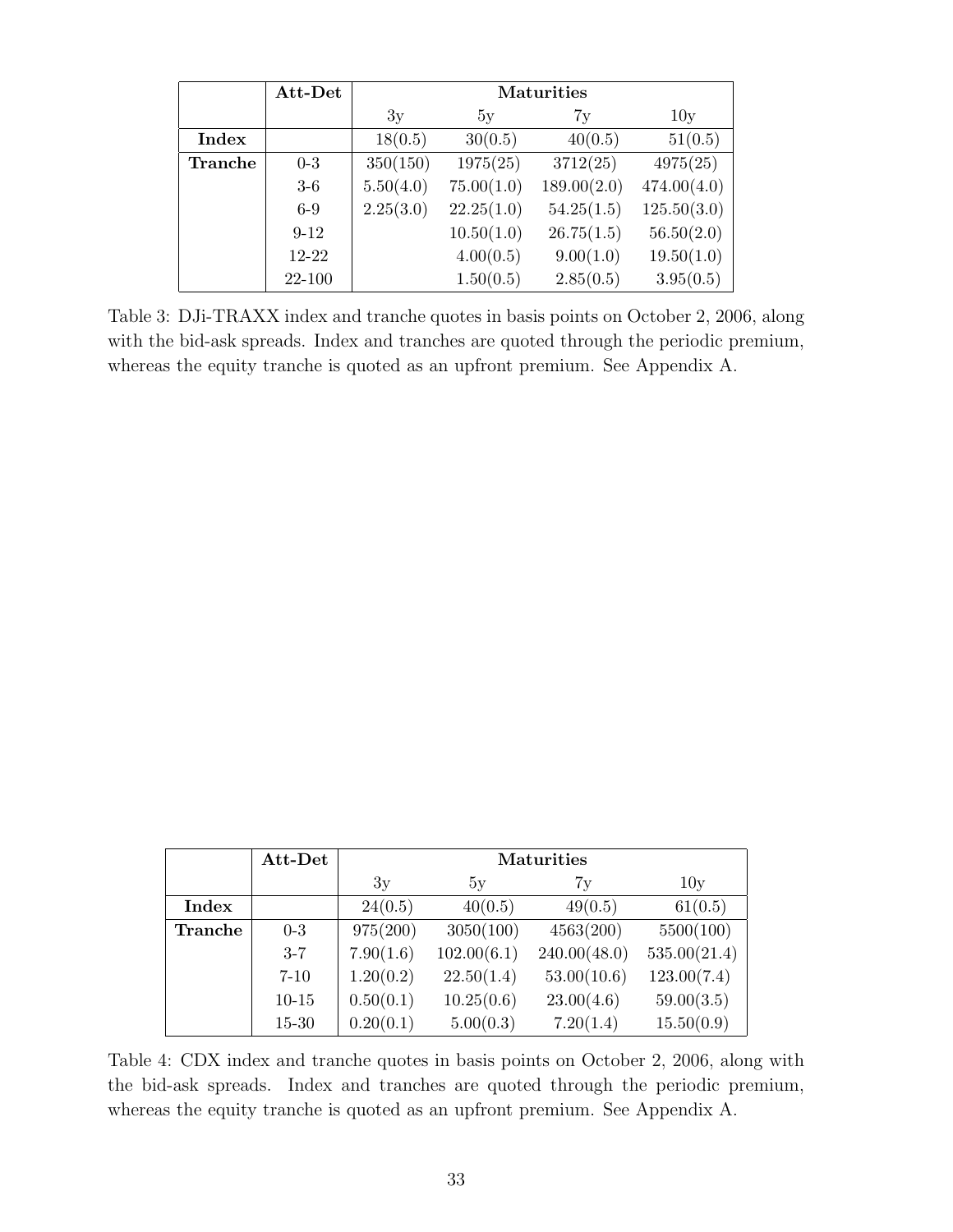| $\alpha_i$ | $\Lambda^0_i(T)$ |       |       |       |  |  |  |  |  |
|------------|------------------|-------|-------|-------|--|--|--|--|--|
|            | 3y               | 5y    | 7y    | 10y   |  |  |  |  |  |
| 1          | 0.778            | 1.318 | 3.320 | 4.261 |  |  |  |  |  |
| 3          | 0.128            | 0.536 | 0.581 | 1.566 |  |  |  |  |  |
| 15         | 0.000            | 0.004 | 0.024 | 0.024 |  |  |  |  |  |
| 19         | 0.000            | 0.007 | 0.011 | 0.028 |  |  |  |  |  |
| 32         | 0.000            | 0.000 | 0.000 | 0.007 |  |  |  |  |  |
| 79         | 0.000            | 0.000 | 0.003 | 0.003 |  |  |  |  |  |
| 120        | 0.000            | 0.002 | 0.003 | 0.008 |  |  |  |  |  |

| $\alpha_i$ | ${M \choose \alpha_i} \widetilde{\Lambda}_j(T)$ |       |       |       |  |  |  |  |  |
|------------|-------------------------------------------------|-------|-------|-------|--|--|--|--|--|
|            | 3y                                              | 5y    | 7y    | 10y   |  |  |  |  |  |
| 1          | 0.882                                           | 1.234 | 3.223 | 3.661 |  |  |  |  |  |
| 3          | 0.128                                           | 0.615 | 0.682 | 1.963 |  |  |  |  |  |
| 15         | 0.001                                           | 0.002 | 0.023 | 0.023 |  |  |  |  |  |
| 19         | 0.000                                           | 0.009 | 0.016 | 0.043 |  |  |  |  |  |
| 57         | 0.000                                           | 0.000 | 0.002 | 0.007 |  |  |  |  |  |
| 80         | 0.000                                           | 0.000 | 0.000 | 0.010 |  |  |  |  |  |
| 125        | 0.001                                           | 0.005 | 0.042 | 0.042 |  |  |  |  |  |

Table 5: DJi-TRAXX pool. Left side: cumulated intensities, integrated up to tranche maturities, of the basic GPL model. Each row  $j$  corresponds to a different Poisson component with jump amplitude  $\alpha_j$ . Right side: cumulated cluster intensities, integrated up to tranche maturities, and multiplied by the number of clusters of the same size at time 0. Each row j corresponds to a different cluster size  $\alpha_j$ . The amplitudes/clustersizes not listed have an intensity below  $10^{-7}$ . The recovery rate is 40%.

| $\alpha_i$     |       | $\Lambda^0_i(T)$ |       |       |  | $\alpha_i$     |       |       | $\binom{M}{\alpha_i}\widetilde{\Lambda}_j(T)$ |       |
|----------------|-------|------------------|-------|-------|--|----------------|-------|-------|-----------------------------------------------|-------|
|                | 3y    | 5y               | 7y    | 10y   |  |                | 3y    | 5y    | 7y                                            | 10y   |
| $\mathbf{1}$   | 1.132 | 3.043            | 4.247 | 7.166 |  |                | 0.063 | 0.552 | 3.100                                         | 6.661 |
| $\overline{2}$ | 0.189 | 0.189            | 0.812 | 1.625 |  | $\overline{2}$ | 0.804 | 1.531 | 1.531                                         | 2.076 |
| 6              | 0.011 | 0.091            | 0.091 | 0.091 |  | 3              | 0.020 | 0.195 | 0.195                                         | 0.195 |
| 18             | 0.000 | 0.006            | 0.028 | 0.028 |  | 17             | 0.000 | 0.010 | 0.037                                         | 0.087 |
| 23             | 0.000 | 0.004            | 0.005 | 0.032 |  | 32             | 0.000 | 0.003 | 0.009                                         | 0.032 |
| 32             | 0.000 | 0.000            | 0.000 | 0.009 |  | 110            | 0.000 | 0.000 | 0.000                                         | 0.010 |
| 124            | 0.000 | 0.003            | 0.005 | 0.010 |  | 125            | 0.000 | 0.011 | 0.054                                         | 0.054 |

Table 6: CDX pool. Left side: cumulated intensities, integrated up to tranche maturities, of the basic GPL model. Each row j corresponds to a different Poisson component with jump amplitude  $\alpha_j$ . Right side: cumulated cluster intensities, integrated up to tranche maturities, and multiplied by the number of clusters of the same size at time 0. Each row j corresponds to a different cluster size  $\alpha_j$ . The amplitudes/cluster-sizes not listed have an intensity below  $10^{-7}$ . The recovery rate is 40%.